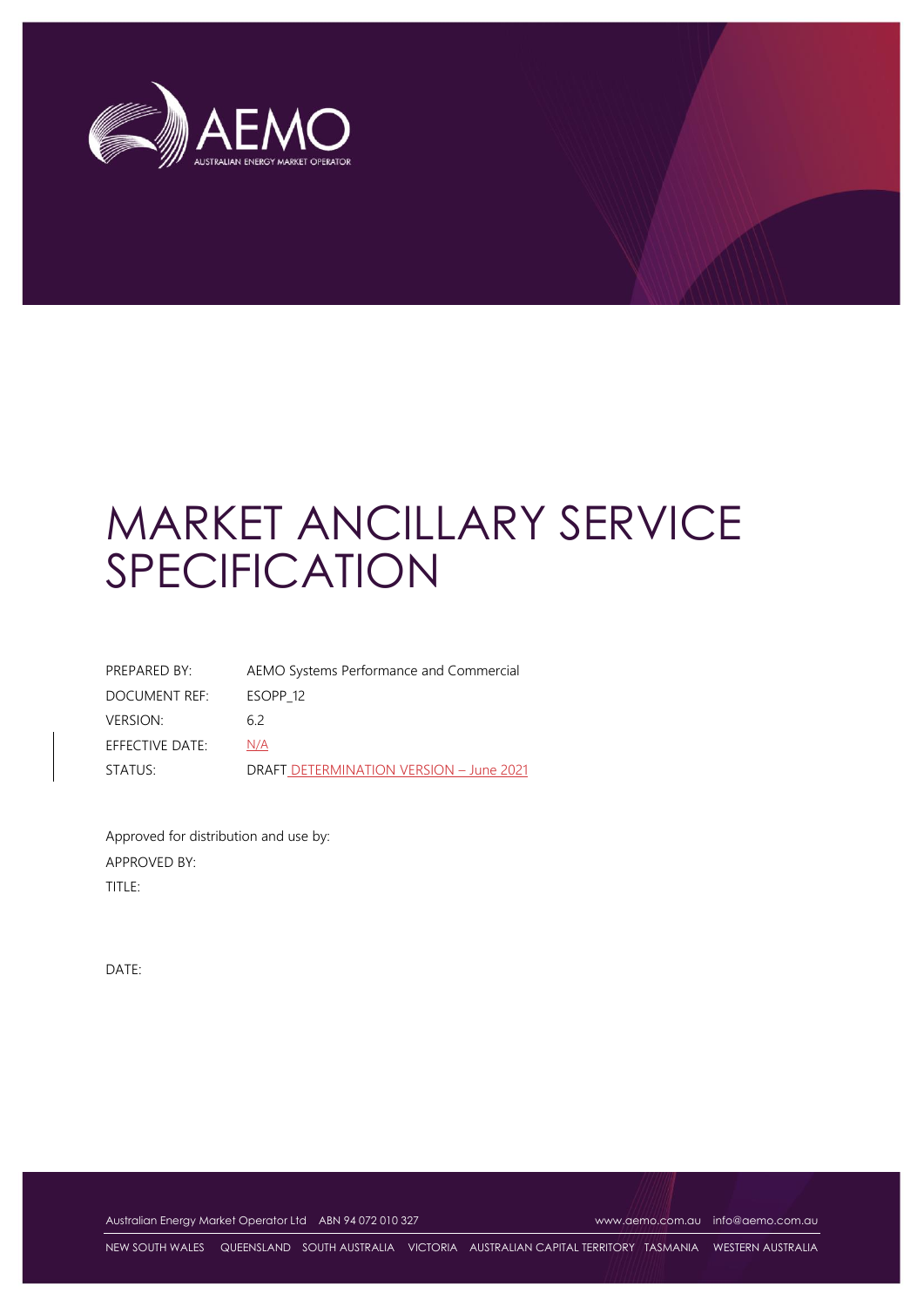

# **VERSION RELEASE HISTORY**

| Version | <b>Effective Date</b>            | Summary of Changes                                                                                                                                                                                      |
|---------|----------------------------------|---------------------------------------------------------------------------------------------------------------------------------------------------------------------------------------------------------|
| 1.0     | Sep 2001                         | Initial document issued at the commencement of the market ancillary services                                                                                                                            |
| 1.5     | 27 Feb 2004                      | Revised to include the Tasmania region                                                                                                                                                                  |
| 2.0     | 5 May 2009                       | Revised to align with the revised Tasmania frequency operating standards                                                                                                                                |
| 3.0     | 1 Jul 2010                       | Revised after consultation                                                                                                                                                                              |
| 4.0     | 30 Mar 2012                      | Revised after consultation                                                                                                                                                                              |
| 5.0     | 30 Jun 2017                      | Revised after consultation                                                                                                                                                                              |
| 6.0     | 1 Jun 2020                       | Revised following consultation on relationship with the draft Primary Frequency<br>$\bullet$<br>Response rule change (ERC0274).<br>Minor drafting updates, corrections and clarifications.<br>$\bullet$ |
| 6.1     | 19 Jan 2021<br>[remove on final] | Draft for consultation following a restructure of the document to remove unnecessary<br>duplication and improve readability.                                                                            |
| 6.2     | 14 Jun 2021<br>[remove on final] | Updated draft issued with draft determination and report.                                                                                                                                               |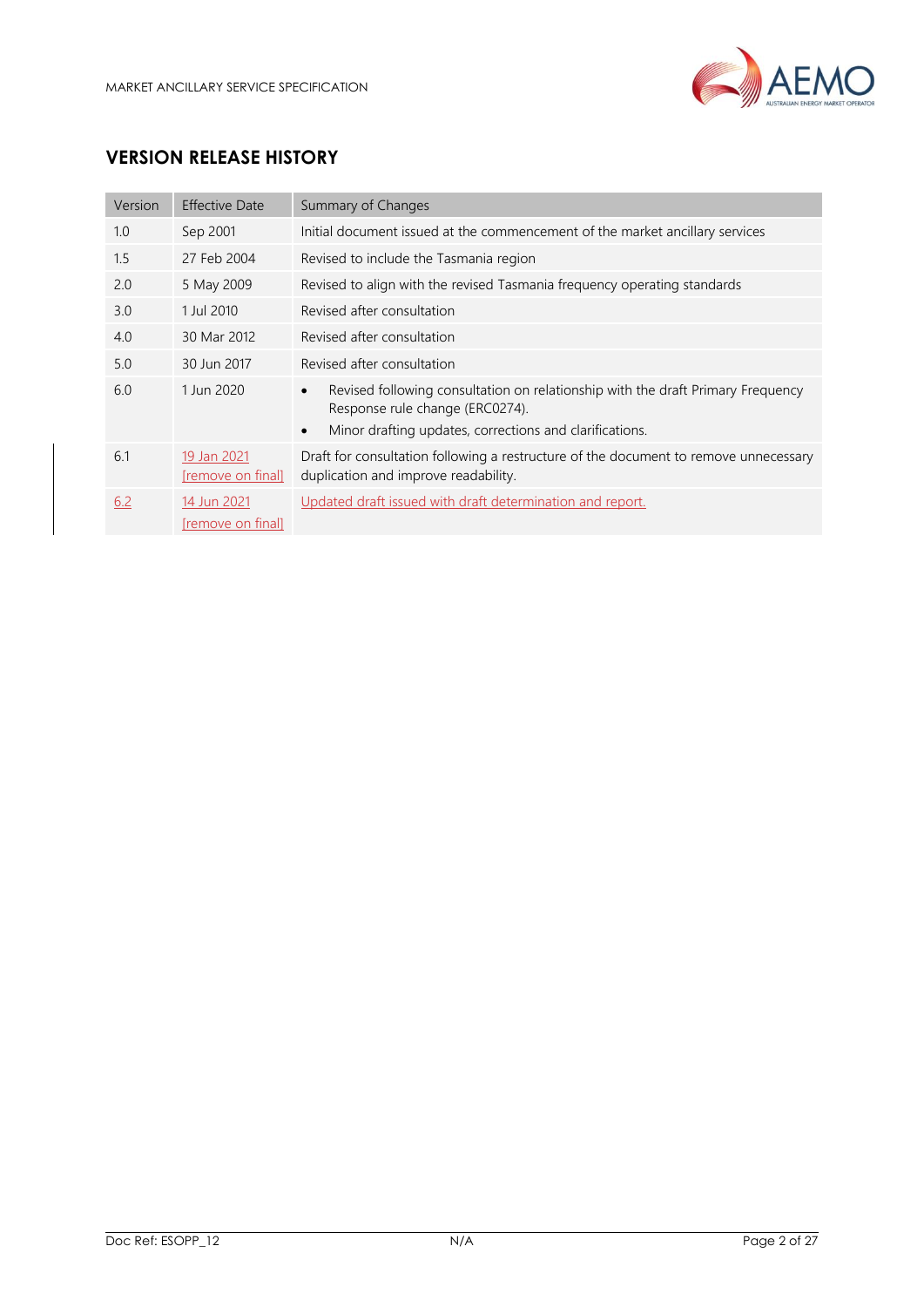

#### CONTENTS

| 1.   | <b>INTRODUCTION</b>                                                                  | 5  |
|------|--------------------------------------------------------------------------------------|----|
| 1.1. | Purpose and scope                                                                    | 5  |
| 1.2. | Definitions and interpretation                                                       | 5  |
| 1.3. | Related documents                                                                    | 8  |
| 2.   | <b>MASS PRINCIPLES</b>                                                               | 9  |
| 2.1. | Open Access                                                                          | 9  |
| 2.2. | Priority of Contingency FCAS over Regulation FCAS                                    | 9  |
| 2.3. | Contracting                                                                          | 9  |
| 2.4. | Inertia                                                                              | 10 |
| 2.5. | Delivery of FCAS by Ancillary Service Facilities                                     | 10 |
| 3.   | DESCRIPTION OF EACH TYPE OF FCAS                                                     | 10 |
| 3.1. | Contingency FCAS                                                                     | 12 |
| 3.2. | <b>Regulation FCAS</b>                                                               | 12 |
| 4.   | AGGREGATION OF ANCILLARY SERVICE FACILITIES                                          | 13 |
| 4.1. | Requests for Aggregation                                                             | 13 |
| 4.2. | Requests for Reports on Aggregate Ancillary Service Facilities                       | 13 |
| 5.   | <b>COMMON REQUIREMENTS</b>                                                           | 13 |
| 5.1. | Market Ancillary Service Offers                                                      | 13 |
| 5.2. | Enablement                                                                           | 13 |
| 5.3. | Measurement                                                                          | 14 |
| 5.4. | Data Retention                                                                       | 15 |
| 6.   | CONTINGENCY FCAS REQUIREMENTS                                                        | 15 |
| 6.1. | Frequency Deviation Settings provided by Switching Controllers                       | 15 |
| 6.2. | Control of Contingency FCAS                                                          | 17 |
| 6.3. | Measurement when using a combination of Variable Controller and Switching Controller | 18 |
| 6.4. | Verification                                                                         | 18 |
| 6.5. | The FCAS Verification Tool                                                           | 19 |
| 7.   | <b>FAST FCAS REQUIREMENTS</b>                                                        | 19 |
| 7.1. | Specification of Fast Raise Service in Market Ancillary Service Offer                | 19 |
| 7.2. | Specification of Fast Lower Service in Market Ancillary Service Offer                | 19 |
| 7.3. | Dispatch                                                                             | 20 |
| 8.   | <b>SLOW FCAS REQUIREMENTS</b>                                                        | 20 |
| 8.1. | Specification of Slow Raise Service in Market Ancillary Service Offer                | 20 |
| 8.2. | Specification of Slow Lower Service in Market Ancillary Service Offer                | 20 |
| 8.3. | Dispatch                                                                             | 20 |
| 9.   | DELAYED FCAS REQUIREMENTS                                                            | 20 |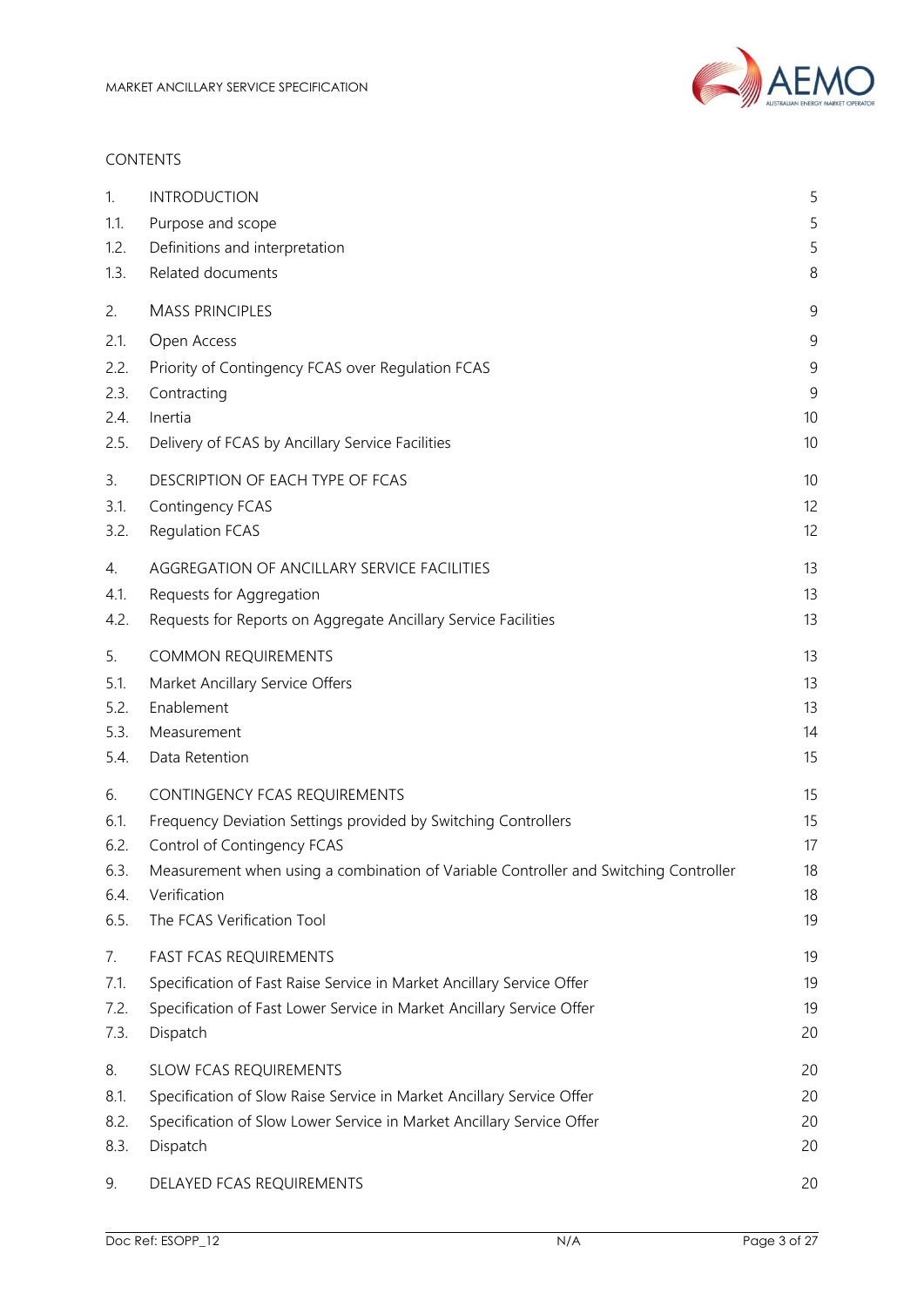

| 9.1.  | Amount of Delayed Raise Service in Market Ancillary Service Offer           | 20 |
|-------|-----------------------------------------------------------------------------|----|
| 9.2.  | Amount of Delayed Lower Service in Market Ancillary Service Offer           | 21 |
| 10.   | <b>REGULATION FCAS</b>                                                      | 21 |
| 10.1. | Specification of Regulating Raise Service in Market Ancillary Service Offer | 21 |
| 10.2. | Specification of Regulating Lower Service in Market Ancillary Service Offer | 21 |
| 10.3. | 22<br>Compliance Monitoring and Action                                      |    |
| 10.4. | Control System                                                              | 22 |
|       | 10.5. Verification                                                          | 23 |
| 11.   | TRIALS OF NEW TECHNOLOGIES                                                  | 24 |
| 11.1. | AEMO's Requirements                                                         | 24 |
| 11.2. | Report to AEMO                                                              | 24 |
|       | APPENDIX A.<br>STANDARD FREQUENCY RAMP                                      | 26 |

# **TABLES**

### **FIGURES**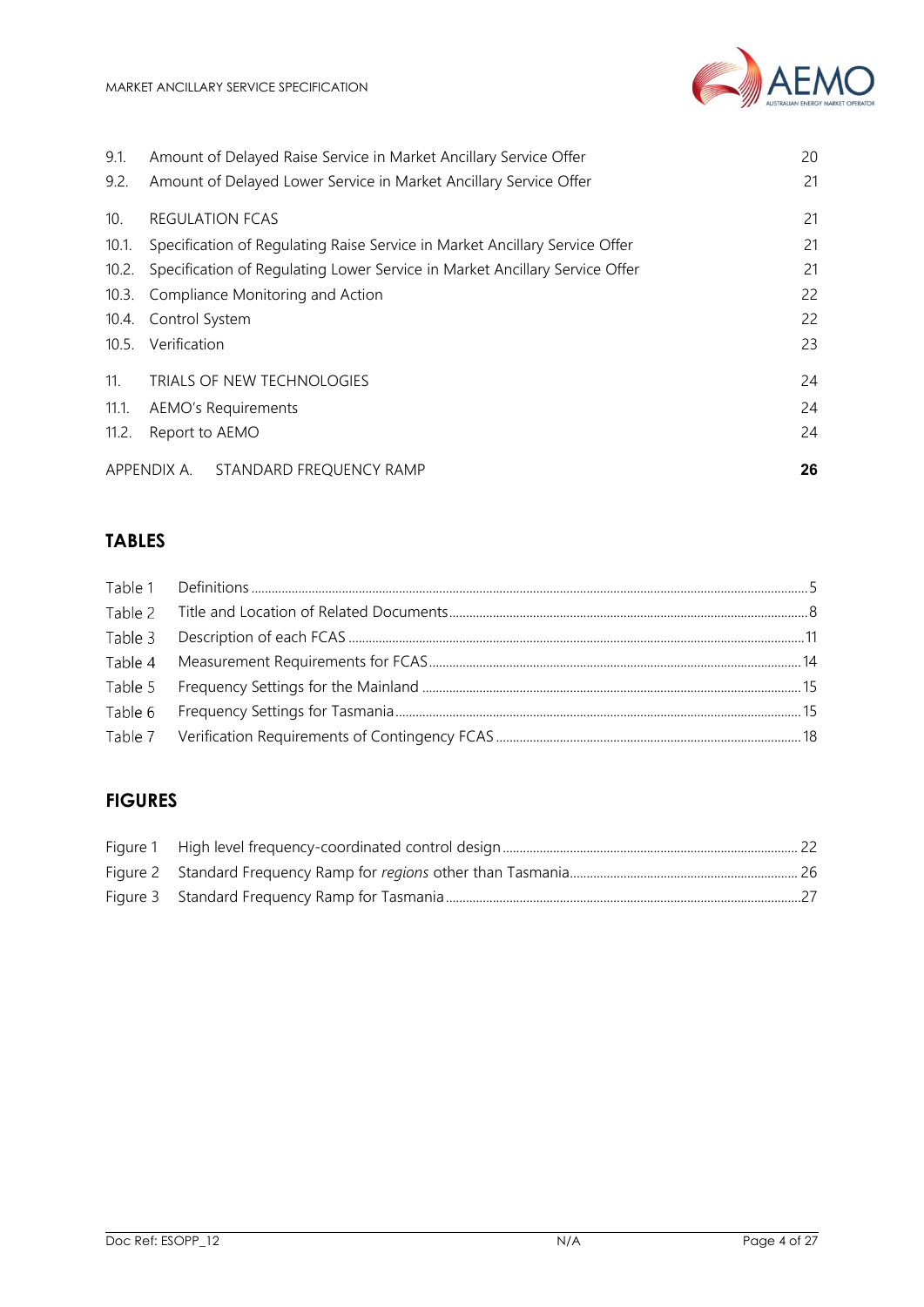

### <span id="page-4-0"></span>**1. INTRODUCTION**

### <span id="page-4-1"></span>**1.1. Purpose and scope**

This is the *market ancillary service specification* (MASS) made under clause 3.11.2(b) of the National Electricity Rules (NER). It includes the monitoring and recording standards referred to in clause 3.11.2(g).

The MASS has effect only for the purposes set out in the NER. The NER and the *National Electricity Law* prevail over the MASS to the extent of any inconsistency.

### <span id="page-4-2"></span>**1.2. Definitions and interpretation**

#### <span id="page-4-4"></span>**1.2.1. Glossary**

Terms defined in the *National Electricity Law* or the NER have the same meanings in the MASS unless otherwise specified in this section [1.2.1.](#page-4-4) NER defined terms are intended to be identified in the MASS by italicising them, but failure to italicise a defined term does not affect its meaning.

The words, phrases and abbreviations in [Table 1](#page-4-3) have the meanings set out opposite them when used in the MASS.

<span id="page-4-3"></span>

| Term                                     | Definition                                                                                                                                                                                                                                                                                                                                                                                                                                                                                                                                                                                                                                                                                                                                                                                                                                       |
|------------------------------------------|--------------------------------------------------------------------------------------------------------------------------------------------------------------------------------------------------------------------------------------------------------------------------------------------------------------------------------------------------------------------------------------------------------------------------------------------------------------------------------------------------------------------------------------------------------------------------------------------------------------------------------------------------------------------------------------------------------------------------------------------------------------------------------------------------------------------------------------------------|
| Aggregated Ancillary<br>Service Facility | The ancillary service generating units or ancillary service loads aggregated<br>by an FCAS Provider under clause 3.8.3 of the NER for the purpose of<br>providing FCAS.                                                                                                                                                                                                                                                                                                                                                                                                                                                                                                                                                                                                                                                                          |
| Aggregated Generation<br>Amount          | The aggregate Generation aAmounts of active power flow-through one or<br>more connection points of an Aggregated Ancillary Service Facility<br>comprised of ancillary service generating units, in MW.                                                                                                                                                                                                                                                                                                                                                                                                                                                                                                                                                                                                                                           |
| Aggregated Load Amount                   | The aggregate <b>Load a Amounts of active power flow</b> through one or more<br>connection points of an Aggregated Ancillary Service Facility-comprised of<br>ancillary service loads, in MW.                                                                                                                                                                                                                                                                                                                                                                                                                                                                                                                                                                                                                                                    |
| Ancillary Service Facility               | An ancillary service generating unit or ancillary service load used to deliver<br>FCAS.                                                                                                                                                                                                                                                                                                                                                                                                                                                                                                                                                                                                                                                                                                                                                          |
| Contingency Event Time                   | The time at which a contingency event occurred, which is determined as<br>follows:<br>(a) Where the initial frequency change that led to a Frequency Disturbance<br>is clear, there was a single rapid and significant change in frequency, the<br>Contingency Event Time is the starting point of that frequency change.<br>(b) If there was a series of step changes in frequency or a slow ramp in<br>frequency, the Contingency Event Time will be at the start of the<br>greatest rate of change of frequency, as measured by AEMO.<br>(c) If neither paragraph (a), nor (b), applies, AEMO will take into account<br>the circumstances of the contingency event and select a time that, in<br>AEMO's opinion, represents the start time of the frequency disturbance,<br>against which the FCAS response to it can reasonably be measured. |
| Contingency FCAS                         | A term used to refer to fast raise service, fast lower service, slow raise service,<br>slow lower service, delayed raise service and delayed lower service<br>collectively.                                                                                                                                                                                                                                                                                                                                                                                                                                                                                                                                                                                                                                                                      |

#### Table 1 **Definitions**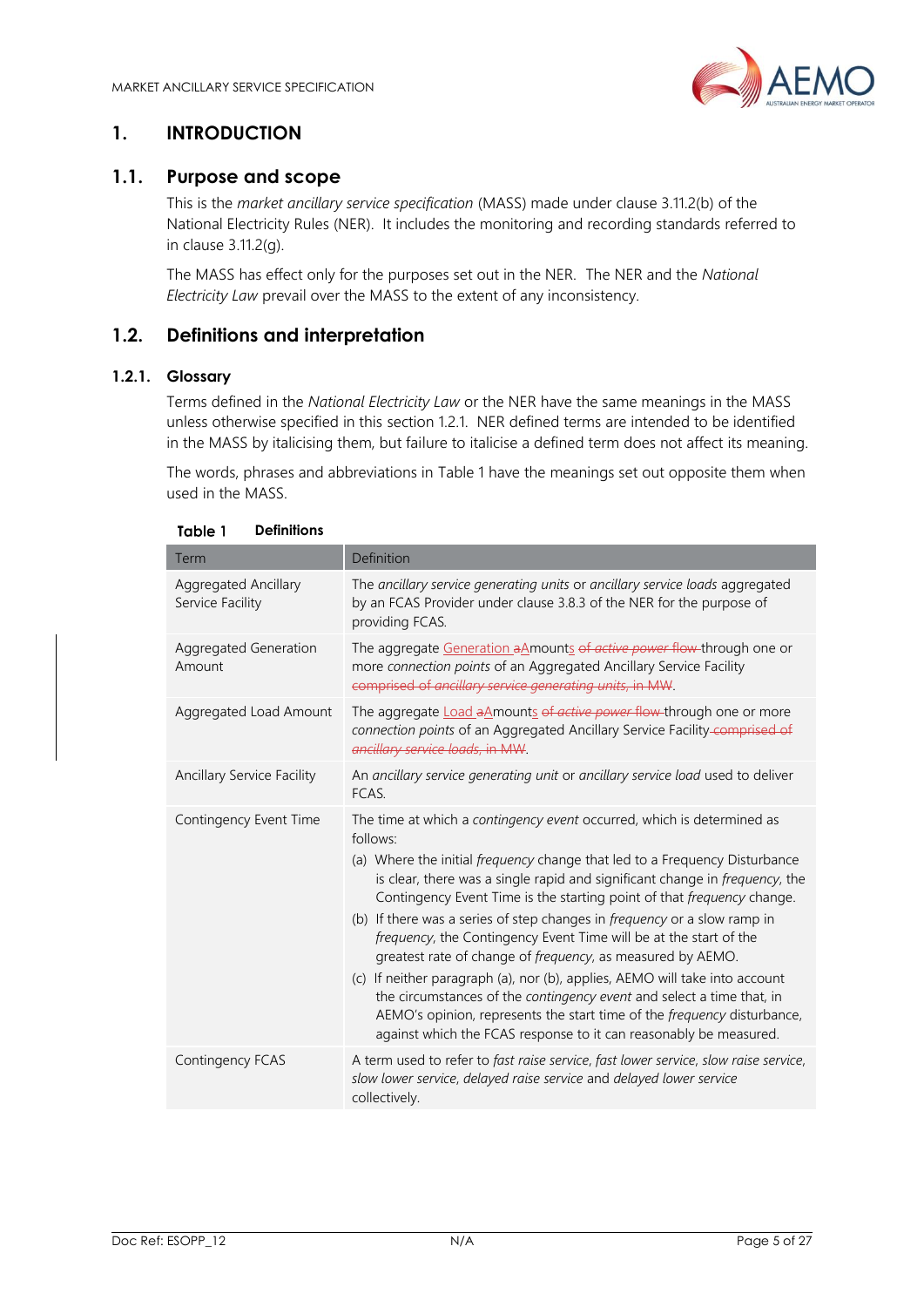

| Term                                       | Definition                                                                                                                                                                                                                                                                                                                                                                                                                                                                              |
|--------------------------------------------|-----------------------------------------------------------------------------------------------------------------------------------------------------------------------------------------------------------------------------------------------------------------------------------------------------------------------------------------------------------------------------------------------------------------------------------------------------------------------------------------|
| <b>Control Response Delay</b>              | Applies to Regulation FCAS providers; defines the maximum time in<br>seconds a facility takes to achieve at least 63.2% <sup>1</sup> of a step change in output<br>issued via AGC.                                                                                                                                                                                                                                                                                                      |
| <b>Control Request Feedback</b>            | Applies to Regulation FCAS providers; it is the latest AGC-issued control<br>request (in MW) as known by the facility. This value excludes any change in<br>output from frequency controller action including PFR. For setpoint<br>controlled facilities, this is simply an echo back of the control request. For<br>raise/lower controlled facilities, this is the MW value of the stream of<br>raise/lower controls as accumulated internal to the plant controller or<br>equivalent. |
| Controlled Quantity                        | A quantity of generation or load that is:<br>(a) controlled by Raise Signals and Lower Signals; and<br>measured at the relevant connection point.<br>(b)                                                                                                                                                                                                                                                                                                                                |
| Delayed FCAS                               | delayed raise services and delayed lower services.                                                                                                                                                                                                                                                                                                                                                                                                                                      |
| Fast FCAS                                  | fast raise services and fast lower services.                                                                                                                                                                                                                                                                                                                                                                                                                                            |
| <b>FCAS</b>                                | market ancillary services, commonly referred to as "frequency control<br>ancillary services".                                                                                                                                                                                                                                                                                                                                                                                           |
| <b>FCAS Provider</b>                       | A Market Ancillary Service Provider or Ancillary Service Provider, as<br>applicable.                                                                                                                                                                                                                                                                                                                                                                                                    |
| <b>FCASVT</b>                              | Frequency Control Ancillary Service Ancillary Service Verification Tool: An<br>Excel spreadsheet used to verify the delivery of Contingency FCAS.                                                                                                                                                                                                                                                                                                                                       |
| <b>FOS</b>                                 | frequency operating standard.                                                                                                                                                                                                                                                                                                                                                                                                                                                           |
| Frequency Deadband                         | The range of Local Frequency through which a Variable Controller will not<br>operate.                                                                                                                                                                                                                                                                                                                                                                                                   |
| Frequency Deviation<br>Setting             | The setting allocated to an Ancillary Service Facility by AEMO within the<br>range shown in Table 5 for the Mainland and Table 6 for the Tasmania<br>region.                                                                                                                                                                                                                                                                                                                            |
| Frequency Disturbance                      | An occasion when System Frequency is outside the NOFB.                                                                                                                                                                                                                                                                                                                                                                                                                                  |
| Frequency Disturbance<br>Time <sup>2</sup> | The time <sup>3</sup> when Local Frequency is outside the NOFB following a Frequency<br>Disturbance, as determined by AEMO.                                                                                                                                                                                                                                                                                                                                                             |
| Frequency Ramp Rate                        | 0.125 Hz/s for the Mainland or 0.4 Hz/s for Tasmania.                                                                                                                                                                                                                                                                                                                                                                                                                                   |
| Frequency Rate of Change<br>Multiplier     | See Table 5 for the Mainland, and Table 6 for Tasmania.                                                                                                                                                                                                                                                                                                                                                                                                                                 |
| Frequency Recovery                         | The first change in Local Frequency to occur after a Frequency Disturbance<br>from above 50.15 Hz to below 50.1 Hz, or below 49.85 Hz to above 49.9 Hz.                                                                                                                                                                                                                                                                                                                                 |
| <b>Frequency Setting</b>                   | The level of frequency or a combined level of frequency and frequency rate<br>of change determined by AEMO in accordance with section 6 for use by an<br>Ancillary Service Facility's Switching Controller.                                                                                                                                                                                                                                                                             |
| <b>Generation Amount</b>                   | The amount of active power flow through the connection point of an<br>Ancillary Service Facility into the transmission network or distribution<br>network to which it is connected, expressed as a positive value ancillary<br>service generating unit, in MW. with flow from the ancillary service<br>generating unit being positive.                                                                                                                                                  |
| Generation Event                           | As defined in the FOS.                                                                                                                                                                                                                                                                                                                                                                                                                                                                  |

<sup>&</sup>lt;sup>1</sup> This value is specific to AEMO's AGC platform.

 $2$  Referred to as occurring at t=0 in the equations used in the MASS.

<sup>3</sup> *Australian Eastern Standard Time.*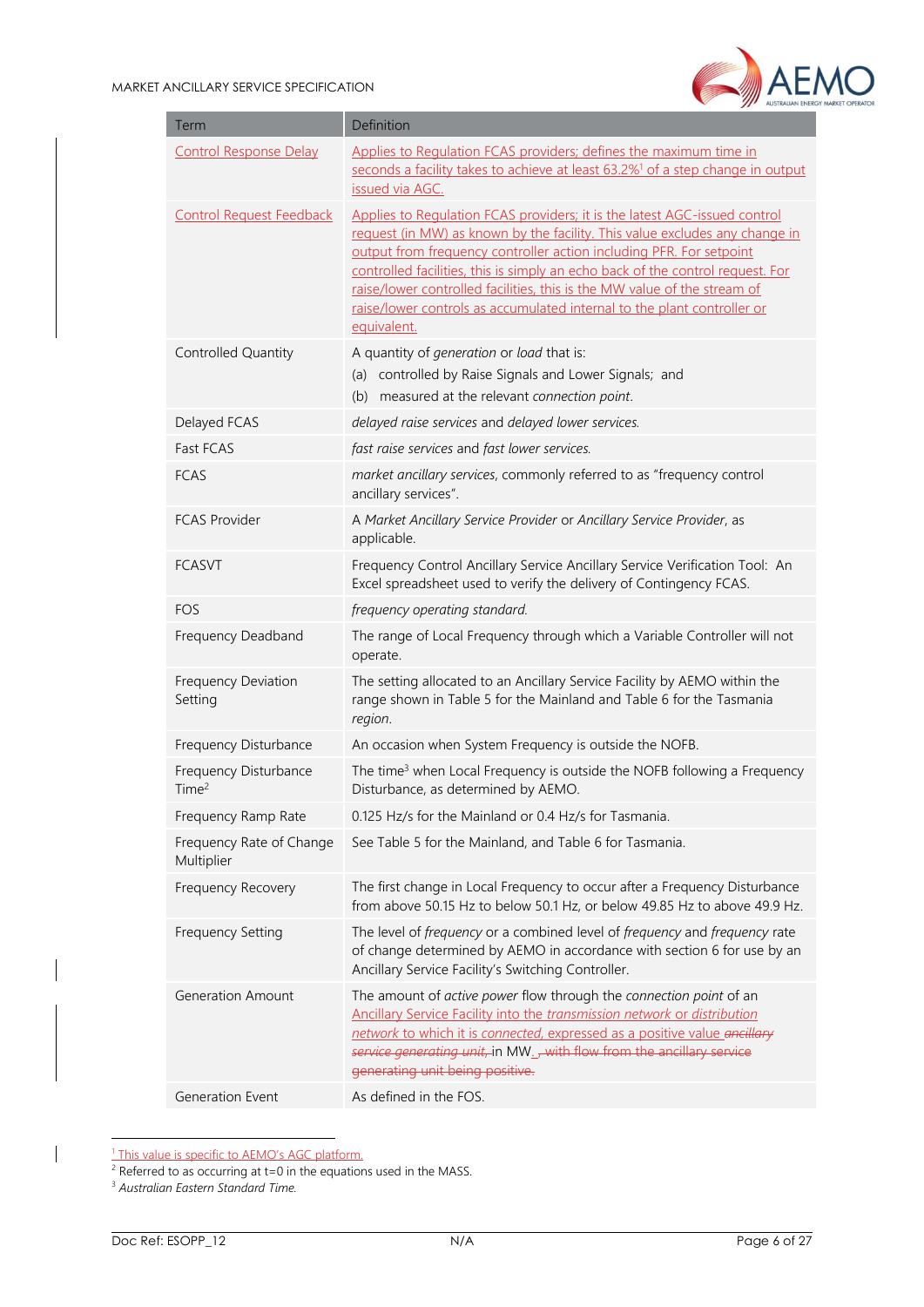

| Term                         | Definition                                                                                                                                                                                                                                                                                                                 |
|------------------------------|----------------------------------------------------------------------------------------------------------------------------------------------------------------------------------------------------------------------------------------------------------------------------------------------------------------------------|
| Inertial Response            | The change in Generation Amount or Load Amount due to the impact of an<br>Ancillary Service Facility's inertia.                                                                                                                                                                                                            |
| Initial Value                | The Generation Amount or Load Amount immediately prior to a<br>Contingency Event Time.                                                                                                                                                                                                                                     |
| Load Amount                  | The amount of active power flow through the connection point of an<br>Ancillary Service Facility from the transmission network or distribution<br>network to which it is connected, expressed as a negative value in MW.<br>ancillary service load, in MW, with flow towards the ancillary service load<br>being negative. |
| Load Event                   | As defined in the FOS.                                                                                                                                                                                                                                                                                                     |
| Local Frequency              | The frequency measured by an FCAS Provider at the connection point of the<br>FCAS Provider's Ancillary Service Facility or Aggregated Ancillary Service<br>Facility, in Hz.                                                                                                                                                |
| Lower Control Limit          | The lowest level to which a Controlled Quantity can be controlled in<br>response to Lower Signals, subject to the enablement amount.                                                                                                                                                                                       |
| Lower Rate Limit             | The highest rate at which a Controlled Quantity can be controlled in<br>response to Lower Signals, subject to the enablement amount                                                                                                                                                                                        |
| Lower Reference<br>Frequency | The upper value in the 'containment band' for Load Events, as specified in<br>Section A.1 of the FOS (A.2.1 for Tasmania).                                                                                                                                                                                                 |
| Lower Response               | The decrease in Generation Amount or increase in Load Amount as<br>compared with its Initial Value.                                                                                                                                                                                                                        |
| Lower Signal                 | An AGC control signal sent by or on behalf of AEMO to request delivery of<br>a Regulating Lower Response.                                                                                                                                                                                                                  |
| Mainland                     | All regions other than Tasmania.                                                                                                                                                                                                                                                                                           |
| <b>MASS</b>                  | This document, namely, the market ancillary service specification.                                                                                                                                                                                                                                                         |
| <b>NER</b>                   | National Electricity Rules.                                                                                                                                                                                                                                                                                                |
| <b>NOFB</b>                  | normal operating frequency band.                                                                                                                                                                                                                                                                                           |
| OFTB                         | operational frequency tolerance band.                                                                                                                                                                                                                                                                                      |
| Online/offline status        | Applies to Regulation FCAS providers; a binary status flag indicating<br>whether the facility is connected to the grid and ready to produce power.                                                                                                                                                                         |
| <b>PFR</b>                   | primary frequency response.                                                                                                                                                                                                                                                                                                |
| Raise Control Limit          | The highest level to which a Controlled Quantity can be controlled in<br>response to Raise Signals, subject to the enablement amount.                                                                                                                                                                                      |
| Raise Rate Limit             | The highest rate at which a Controlled Quantity can be controlled in<br>response to Raise Signals, subject to the enablement amount                                                                                                                                                                                        |
| Raise Reference<br>Frequency | The lower value in the 'containment band' for Generation and Load Events,<br>as specified in Section A.1 of the FOS (A.2.1 for Tasmania).                                                                                                                                                                                  |
| Raise Response               | The increase in Generation Amount or decrease in Load Amount as<br>compared with its Initial Value.                                                                                                                                                                                                                        |
| Raise Signal                 | An AGC control signal sent by or on behalf of AEMO to request the delivery<br>of a Regulating Raise Response.                                                                                                                                                                                                              |
| Regulating Lower<br>Response | The decrease in Generation Amount or increase in Load Amount delivered<br>in response to one or more Lower Signals.                                                                                                                                                                                                        |
| Regulating Raise<br>Response | The increase in Generation Amount or decrease in Load Amount delivered<br>in response to one or more Raise Signals.                                                                                                                                                                                                        |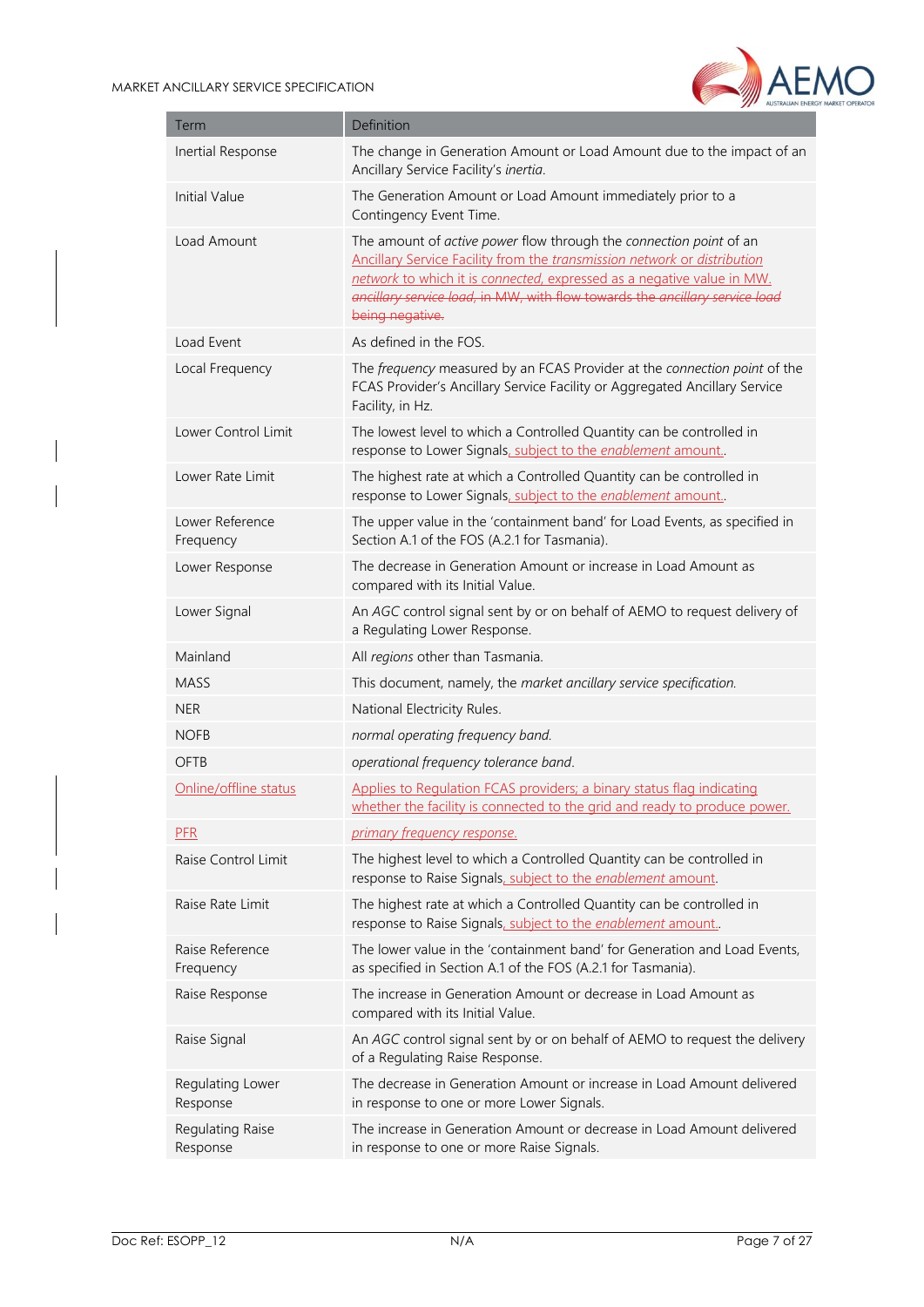

| Term                               | Definition                                                                                                                                                                                                                                                                                       |
|------------------------------------|--------------------------------------------------------------------------------------------------------------------------------------------------------------------------------------------------------------------------------------------------------------------------------------------------|
| Remote/Local Status                | Applies to Regulation FCAS providers; a binary status flag. Remote indicates<br>the local plant controller or equivalent for aggregated is ready to receive<br>AGC-issued control requests.                                                                                                      |
| <b>SCADA</b>                       | Supervisory control and data acquisition system.                                                                                                                                                                                                                                                 |
| <b>Setpoint Change</b><br>Deadband | A value set for each Ancillary Service Facility in AEMO's AGC which indicates<br>the minimum change in MW output AGC may request from that facility.                                                                                                                                             |
| Slow FCAS                          | Slow raise services and slow lower services.                                                                                                                                                                                                                                                     |
| Standard Frequency Ramp            | A linear change in Local Frequency from one level to another at the<br>applicable Frequency Ramp Rate and then sustained, as shown in-per<br>Appendix A.                                                                                                                                         |
| Switching Controller               | A control system that delivers a specific amount of FCAS by either switching<br>generation or load on or off (as applicable) or rapidly and automatically<br>altering a facility's output in response to parameters specified by AEMO<br>when its Frequency Setting conditions are detected.     |
| System Frequency                   | The frequency of the power system, as measured by AEMO.                                                                                                                                                                                                                                          |
| Time Average                       | For a Raise Response or Lower Response and a time interval, the average<br>value of that Raise Response or Lower Response over that time interval,<br>determined as the integral of the Raise Response or Lower Response over<br>the time interval divided by the duration of the time interval. |
| Trigger Range                      | The frequency range for which an Ancillary Services Facility with one or<br>more switching controllers must record and store data regarding its<br>performance, commencing 0.2 Hz either side of 50 Hz for the Mainland,<br>and 0.8 Hz for Tasmania.                                             |
| <b>Trigger Rate</b>                | 0.05 Hz/s for the Mainland and 0.15 Hz/s for Tasmania.                                                                                                                                                                                                                                           |
| Variable Controller                | A control system that delivers FCAS upon the commencement of a<br>Frequency Disturbance corresponding in proportion to the size of the<br>frequency excursion-outside the NOFB.                                                                                                                  |

#### **1.2.2. Interpretation**

The following principles of interpretation apply to the MASS unless otherwise expressly indicated:

- (a) The MASS is subject to the principles of interpretation set out in Schedule 2 of the *National Electricity Law*.
- (b) Units of measurement are in accordance with the International System of Units.

### <span id="page-7-1"></span><span id="page-7-0"></span>**1.3. Related documents**

#### Table 2 **Title and Location of Related Documents**

| Title                                                                                                | Location                                                                                                                                                   |
|------------------------------------------------------------------------------------------------------|------------------------------------------------------------------------------------------------------------------------------------------------------------|
| Application for Registration as a<br>Customer in the NEM                                             | http://aemo.com.au/Electricity/National-Electricity-Market-NEM/Participant-<br>information/New-participants/Application-forms-and-supporting-documentation |
| Application for Registration as a<br>Generator in the NEM                                            | http://aemo.com.au/Electricity/National-Electricity-Market-NEM/Participant-<br>information/New-participants/Application-forms-and-supporting-documentation |
| Application for Registration as a<br>Market Ancillary Service Provider<br>and Classification of Load | http://aemo.com.au/Electricity/National-Electricity-Market-NEM/Participant-<br>information/New-participants/Application-forms-and-supporting-documentation |
| Dispatch Procedure SO OP 3705                                                                        | http://aemo.com.au/-<br>/media/Files/Electricity/NEM/Security and Reliability/Power System Ops/Procedures/<br>SO OP 3705---Dispatch.pdf                    |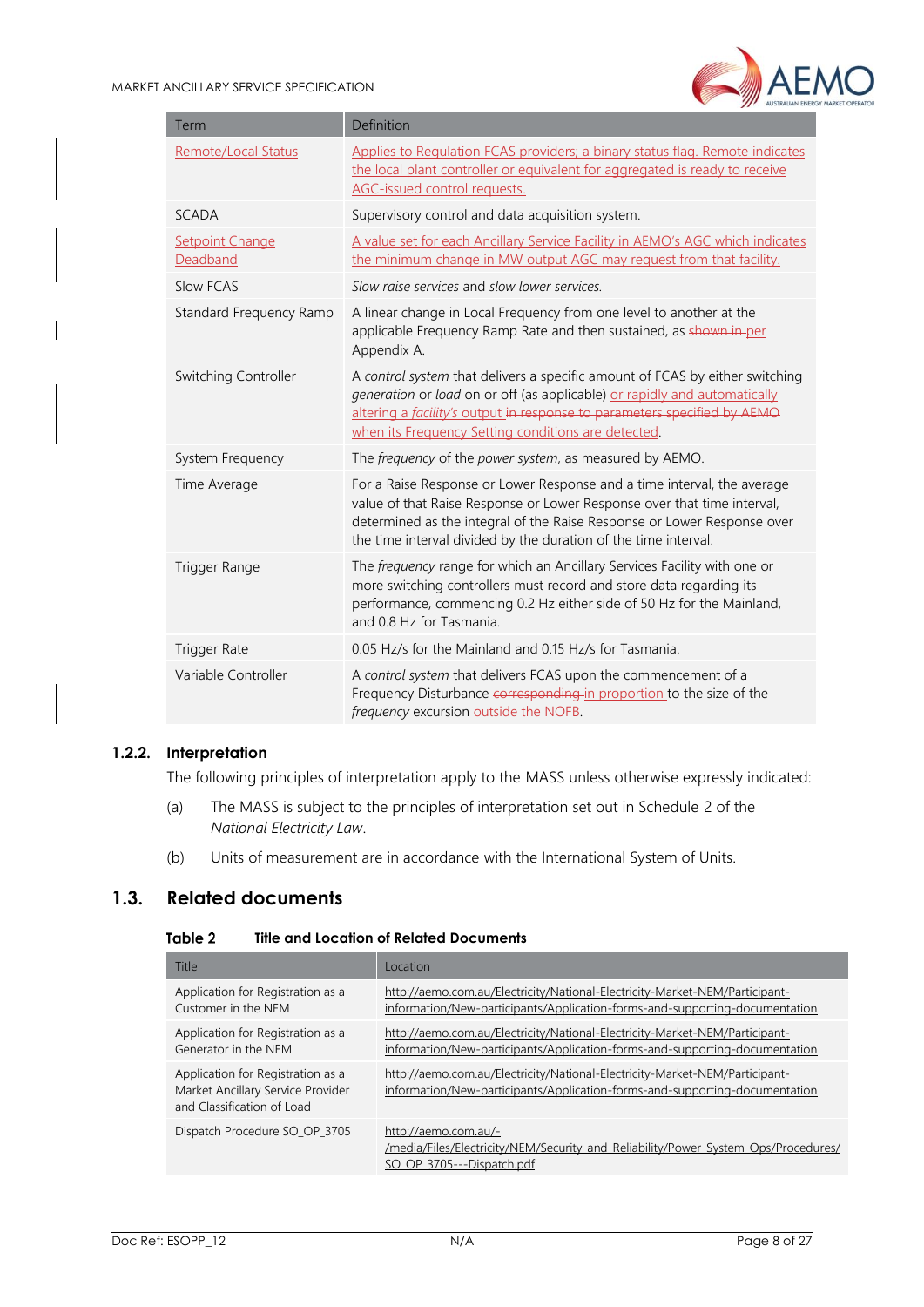

| Title                                                                                                   | Location                                                                                                                                                                              |
|---------------------------------------------------------------------------------------------------------|---------------------------------------------------------------------------------------------------------------------------------------------------------------------------------------|
| <b>FCAS Verification Tool User Guide</b>                                                                | http://www.aemo.com.au/Electricity/National-Electricity-Market-NEM/Security-and-<br>reliability/Ancillary-services/Market-ancillary-services-specifications-and-FCAS-<br>verification |
| Generator Exemption and<br>Classification Guide                                                         | http://aemo.com.au/-/media/Files/Electricity/NEM/Participant Information/New-<br>Participants/Generator-Exemption-and-Classification-Guide.pdf                                        |
| Generator Registration Guide                                                                            | http://aemo.com.au/-<br>/media/Files/Electricity/NEM/Participant Information/Application-forms-and-<br>supporting-documentation/NEM GENERATOR REGISTRATION GUIDE.pdf                  |
| Guide to Ancillary Services in the<br>National Electricity Market                                       | http://www.aemo.com.au/Electricity/National-Electricity-Market-NEM/Security-and-<br>reliability/Ancillary-services                                                                    |
| MASS 4.0 FCAS Verification<br>Tool v2.08                                                                | http://www.aemo.com.au/Electricity/National-Electricity-Market-NEM/Security-and-<br>reliability/Ancillary-services/Market-ancillary-services-specifications-and-FCAS-<br>verification |
| <b>NEM Market Ancillary Service</b><br>Provider and Classification of Load<br><b>Registration Guide</b> | http://aemo.com.au/Electricity/National-Electricity-Market-NEM/Participant-<br>information/New-participants/Application-forms-and-supporting-documentation                            |
| Pre-Dispatch Procedure<br>SO OP 3704                                                                    | http://aemo.com.au/-/media/Files/Electricity/NEM/Security and Reliability/<br>Power System Ops/Procedures/SO OP 3704---Predispatch.pdf                                                |
| Interim Primary Frequency<br>Response Requirements                                                      | https://aemo.com.au/-/media/files/initiatives/primary-frequency-<br>response/2020/interim-pfrr.pdf                                                                                    |

### <span id="page-8-0"></span>**2. MASS PRINCIPLES**

### <span id="page-8-1"></span>**2.1. Open Access**

When specifying the requirements for participation, the MASS is designed to permit open access to the FCAS *spot markets*.

### <span id="page-8-2"></span>**2.2. No priority of in delivery of Contingency FCAS over Regulation FCAS different FCAS types**

If an Ancillary Service Facility is *enabled* for Regulation FCAS and Contingency FCAS, it should deliver both types of FCAS simultaneously. Sectio[n 10.4](#page-21-1) provides guidance on how controls should be co-ordinated. If a *contingency event* occurs while an Ancillary Service Facility is *enabled* to deliver both Regulation FCAS and Contingency FCAS, until Local Frequency has returned to be within the NOFB, the Ancillary Service Facility must deliver Contingency FCAS only.

If a *contingency event* occurs while an Ancillary Service Facility is *enabled* to deliver both Regulation FCAS and Contingency FCAS, the Ancillary Service Facility should give priority to providing the Contingency Services Unless specifically advised to do so by AEMO<sup>4</sup>, there are no circumstances under which an Ancillary Service Facility should ignore and not respond to AGC instructions while responding to Contingency Service actions until such time as the Local Frequency has returned to the *NOFBAGC* instructions.

### <span id="page-8-3"></span>**2.3. Contracting**

Nothing prevents an FCAS Provider from procuring a third party to provide equipment or a monitoring or recording service to the FCAS Provider under contract, or perform any other action required or contemplated by the MASS on behalf of that FCAS Provider.

The FCAS Provider remains responsible for compliance with its NER obligations regardless of whether it provides *market ancillary services* itself or outsources part or all of their delivery.

<sup>&</sup>lt;sup>4</sup> Aside from reasons of safety or in a situation where a risk to unit stability exists.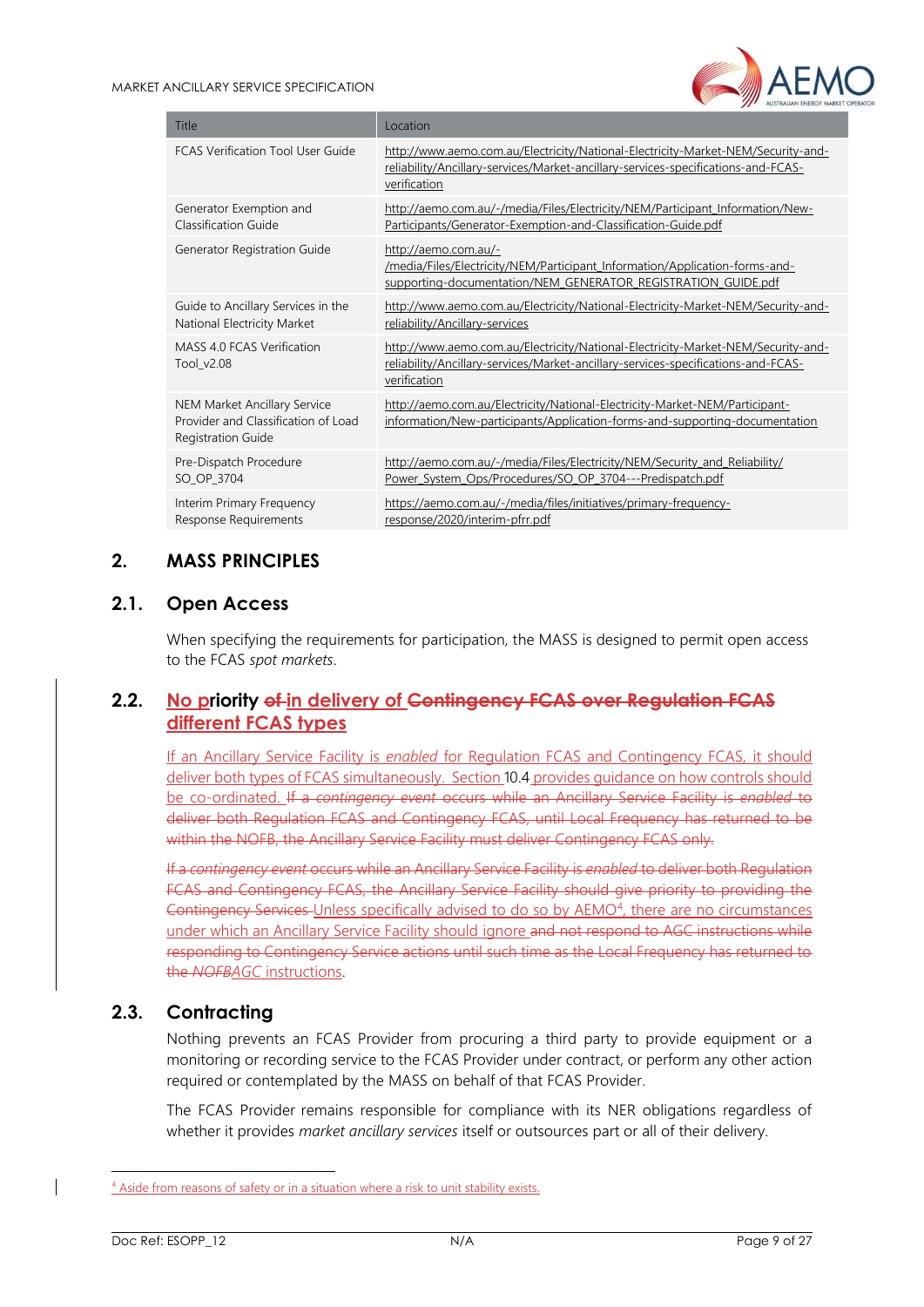

### <span id="page-9-0"></span>**2.4. Inertia**

FCAS does not include the impact of *inertia*. 5

### <span id="page-9-1"></span>**2.5. Delivery of FCAS by Ancillary Service Facilities**

An Ancillary Service Facility can be *enabled* to deliver any combination of FCAS it is capable of delivering and must deliver all services for which it is *enabled*..

## <span id="page-9-2"></span>**3. DESCRIPTION OF EACH TYPE OF FCAS**

FCAS are essential to the management of *power system security*, facilitation of orderly trading in electricity, and ensuring that electricity supplies are of acceptable quality. They are, effectively, reserves procured through the FCAS *spot markets* operated by AEMO and the *central dispatch* process in accordance with clause 3.8.1 of the NER.

AEMO procures FCAS reserves to manage System Frequency during normal operating conditions and following *contingency events*. FCAS usually takes the form of an increase or decrease in *active power* output or consumption by an Ancillary Service Facility to address the impact of supply/demand imbalances on System Frequency at any given point in time within a dispatch interval. Each type of FCAS is delivered to different specifications to address different needs.

Clause 3.11.2(a) of the NER specifies that there are eight different types of FCAS*.* Table [3](#page-9-2) details these, provides their common names, differentiates between Contingency FCAS and Regulation FCAS, and provides a brief description of how they are usually provided.

<sup>&</sup>lt;sup>5</sup> See also the definition of Frequency Disturbance Time.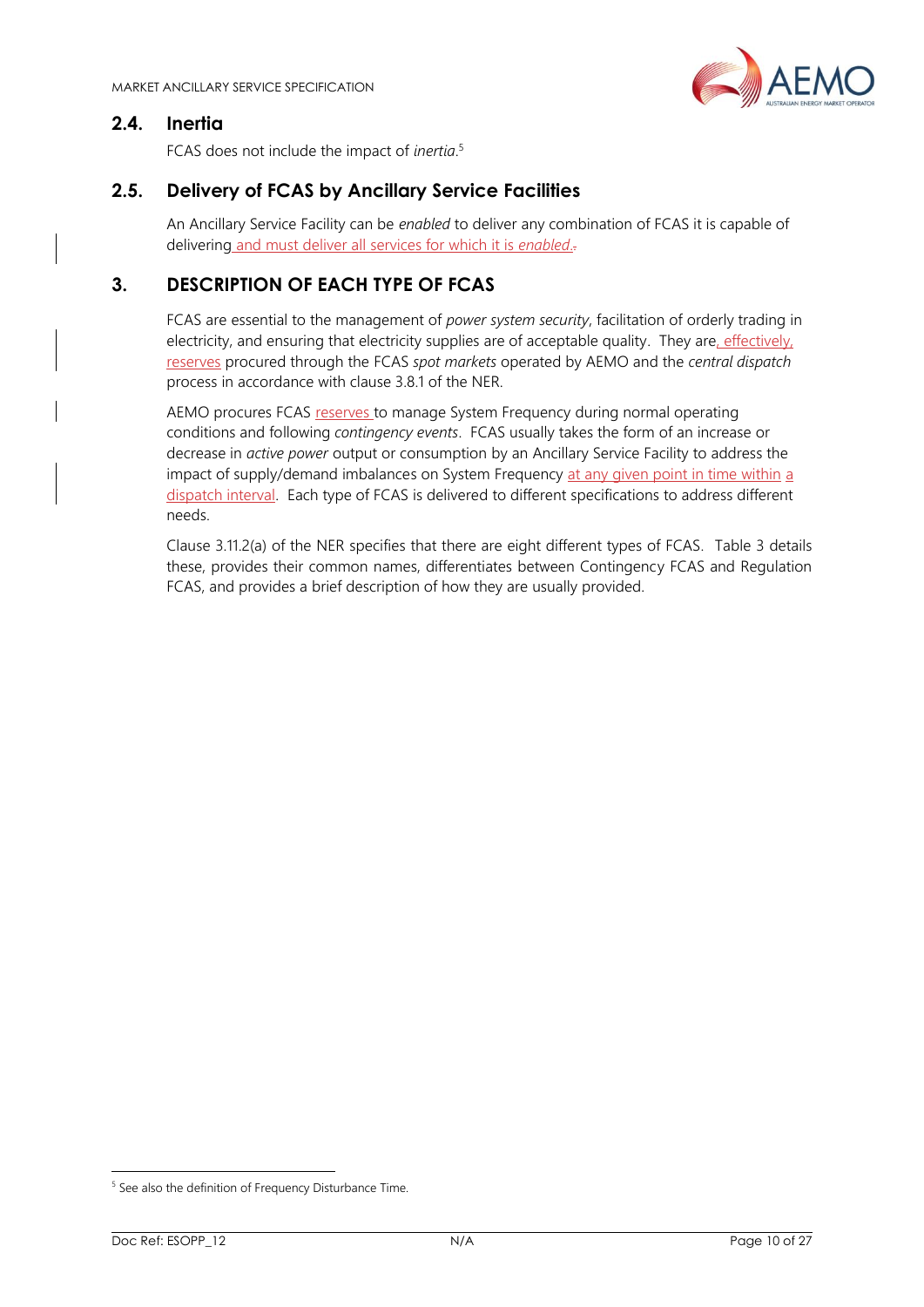

### **Description of each FCAS**

<span id="page-10-0"></span>

| <b>Type</b>        | NER Term                    | Commonly<br>Referred to as      | Group           | Description                                                                                                  | <b>Key Purpose</b>                                                                                                                                                                                                     | Usually Facilitated by                                                                                                                                                                                                                                            |
|--------------------|-----------------------------|---------------------------------|-----------------|--------------------------------------------------------------------------------------------------------------|------------------------------------------------------------------------------------------------------------------------------------------------------------------------------------------------------------------------|-------------------------------------------------------------------------------------------------------------------------------------------------------------------------------------------------------------------------------------------------------------------|
| Contingency FCAS   | Fast raise<br>service       | 6-Second Raise<br><b>FCAS</b>   | Fast FCAS       | A rapid increase in generation or a decrease in load<br>in response to decreases in Local Frequency.         | To arrest a change in System Frequency<br>following a contingency event that takes it<br>outside the NOFB within the first 6 s of a<br>Frequency Disturbance and then provide<br>an orderly transition to a Slow FCAS. | • Governor or governor-like control systems<br>• Frequency relay detecting System.<br>Frequency below NOFB a frequency<br>deviation and starting a fast generating<br>unit or disconnecting load.<br>• Rapid change in charging or discharging<br>from batteries. |
|                    | Fast lower<br>service       | 6-Second Lower<br><b>FCAS</b>   |                 | A rapid decrease in <i>generation</i> or an increase in<br>load in response to increases in Local Frequency. |                                                                                                                                                                                                                        | • Governor or governor-like control systems.<br>• Frequency relay detecting System<br>Frequency above NOFB and a frequency<br>deviation and reducing a generating unit's<br>output or reducing load.                                                              |
|                    | Slow raise<br>service       | 60-Second Raise<br><b>FCAS</b>  | Slow FCAS       | An increase in generation or a decrease in load in<br>response to decreases in Local Frequency.              | To stabilise System Frequency following a<br>contingency event within the first 60 s of a<br>Frequency Disturbance, and then provide                                                                                   | • Governor or governor-like control systems<br>• Frequency relay detecting a frequency<br>deviation and reducing load.                                                                                                                                            |
|                    | Slow lower<br>service       | 60-Second Lower<br><b>FCAS</b>  |                 | A decrease in generation or an increase load in<br>response to increases in Local Frequency.                 | an orderly transition to a Delayed FCAS.                                                                                                                                                                               | Governor systems on generating units.                                                                                                                                                                                                                             |
|                    | Delayed raise<br>service    | 5-Minute Raise<br><b>FCAS</b>   | Delayed FCAS    | An increase in generation or a decrease in load in<br>response to decreases in Local Frequency.              | To return System Frequency to 50 Hz<br>within the first 5 min of a Frequency<br>Disturbance, and to sustain that response                                                                                              | Frequency relay detecting a frequency<br>deviation starting up generating units or<br>reducing load.                                                                                                                                                              |
|                    | Delayed lower<br>service    | 5-Minute Lower<br><b>FCAS</b>   |                 | A decrease in generation or an increase in load in<br>response to increases in Local Frequency.              | until central dispatch can re-schedule<br>generation and load to balance the power<br>system.                                                                                                                          | Frequency relay detecting a frequency<br>deviation and reducing generating unit<br>output or increasing loads.                                                                                                                                                    |
| FCAS<br>Regulation | Regulating<br>raise service | Raise Regulation<br><b>FCAS</b> | Regulation FCAS | Increasing generation or decreasing load in<br>response to Raise Signals to increase System<br>Frequency.    | To support the-control of System<br>Frequency within the NOFB and time error<br>in tandem with PFR in response to                                                                                                      | Setpoint controllers on generating units.                                                                                                                                                                                                                         |
|                    | Regulating<br>lower service | Lower Regulation<br><b>FCAS</b> |                 | Decreasing generation or increasing load in<br>response to Lower Signals to reduce System<br>Frequency.      | variations of demand and generation<br>within a dispatch interval.                                                                                                                                                     |                                                                                                                                                                                                                                                                   |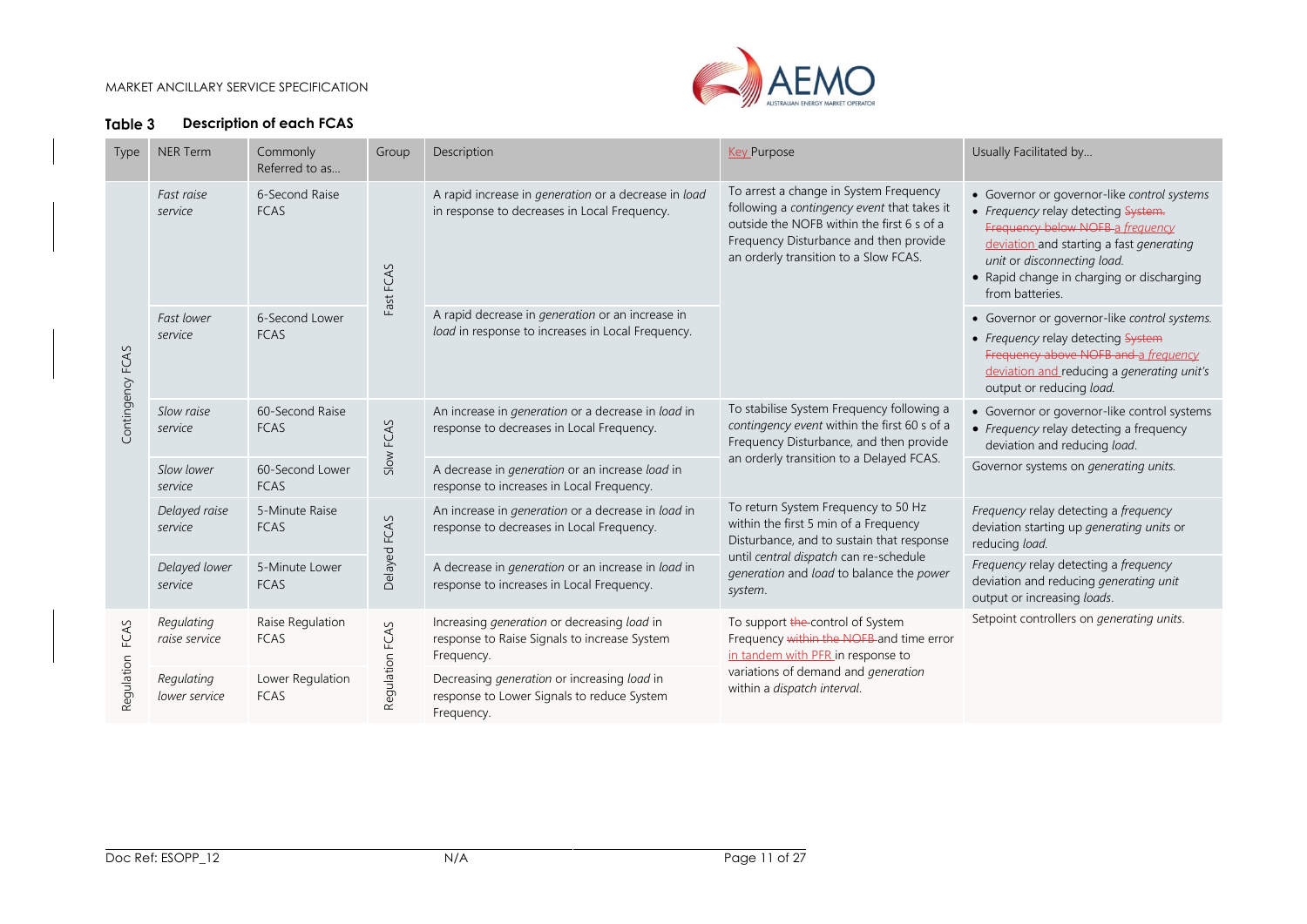

### <span id="page-11-0"></span>**3.1. Contingency FCAS**

Contingency FCAS manages Frequency Recovery after an under-*frequency* or over-*frequency* event to arrest a fall or rise in System Frequency (as applicable), then stabilise and assist to restore so that System Frequency can recover in line with the conditions specified in as required by the FOS. This means that, while always *enabled* for delivery following a *contingency event*, Contingency FCAS are only delivered is only required if a *contingency event* occurs.

Contingency FCAS are provided by technologies that can detect a System Frequency deviation and respond in a manner that corrects System Frequency following a *contingency event*.

Ancillary Service Facilities need not provide may cease to provide Contingency FCAS once Local Frequency has recoveredonce Frequency Recovery has occured. For example:

- If Local Frequency recovers above 49.9 Hz within 6 s from the Frequency Disturbance Time, the Ancillary Service Facility is not required to deliver any 60-Second Slow Raise FCAS or 5minute Delayed Raise FCAS.
- If Local Frequency recovers below 50.1 Hz within 6 s from the Frequency Disturbance Time, the Ancillary Service Facility is not required to deliver any 60-Second-Slow Lower FCAS or 5minute Delayed Lower FCAS.
- If Local Frequency recovers above 49.9 Hz between 6 s and 60 s from the Frequency Disturbance time, the Ancillary Service Facility is not required to deliver any 5-minute Delayed Raise FCAS.
- If Local Frequency recovers below 50.1 Hz between 6 s and 60 s from the Frequency Disturbance Time, the Ancillary Service Facility is not required to deliver any 5-minute Delayed Lower FCAS.

### <span id="page-11-1"></span>**3.2. Regulation FCAS**

Regulation FCAS are centrally controlled by *AGC,* which allows AEMO to monitor System Frequency, and time error and facility output at all times. AGC also sends control signals through SCADA to Ancillary Service Facilities *enabled* to deliver Regulation FCAS to alter the controlled MW output of *generating units* or electricity consumption of *loads* to assist with correcting the demand/supply imbalance and return System Frequency within the NOFB. A facility must be scheduled or semi-scheduled to provide Regulation FCAS as it is required to have a centrally controlled MW output or consumption level visible to AGC.

Regulation FCAS are normally delivered during each *dispatch interval*.

Regulation FCAS works in tandem with *primary frequency response* (PFR) to help control frequency and system imbalance both within and outside the NOFB, however it may be distinguished from PFR on two key grounds:

- 1. Headroom, footroom and stored energy Regulation FCAS is provided by the reserved headroom, footroom and stored energy, as specified in a *market ancillary service offer.* PFR is a response based on available capacity and energy at the time; there is no requirement to reserve capacity or energy.
- 2. AGC Regulation FCAS need only be provided in response to an *AGC* request from AEMO to do so, whereas PFR is an ongoing *power system security* requirement every time a *Scheduled Generator* or *Semi-Scheduled Generator* receives a *dispatch instruction* to generateion a volume greater than zero MW, as required by clause 4.4.2(c1) of the NER.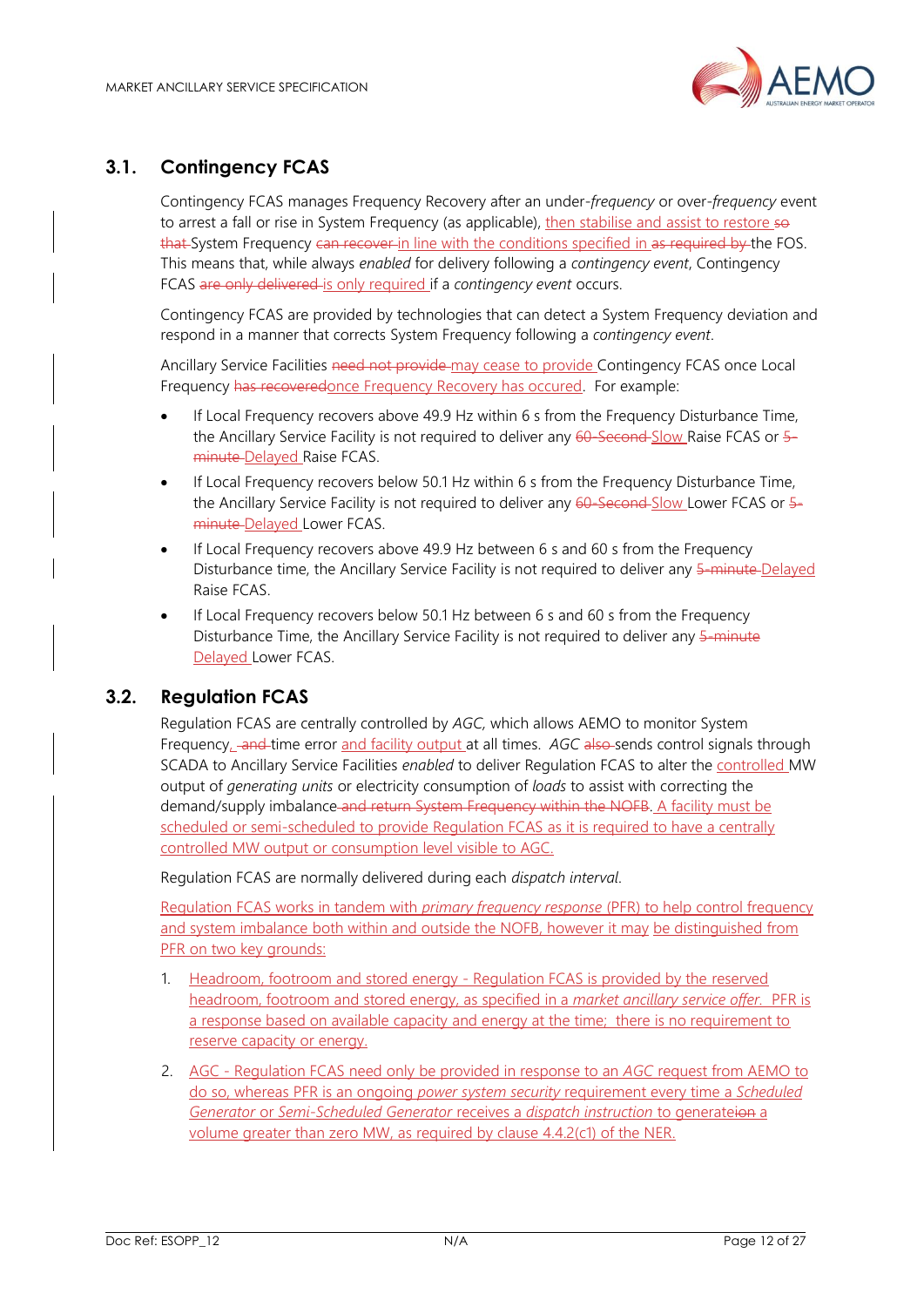

# <span id="page-12-0"></span>**4. AGGREGATION OF ANCILLARY SERVICE FACILITIES**

### <span id="page-12-1"></span>**4.1. Requests for Aggregation**

### **4.1.1. Generally**

FCAS Providers may apply to AEMO under clause 3.8.3 of the NER to aggregate their *ancillary service generating units* or *ancillary service loads* for the purposes of *central dispatch*. Where aggregation has been approved, *market ancillary service offers* must only be made in respect of the Aggregated Ancillary Service Facility.

### **4.1.2. Regulation FCAS**

With Regulation FCAS, AEMO will approve aggregation if an FCAS Provider's *AGC* can support the aggregated *dispatch* of Regulation FCAS, namely it will respond to a single *AGC* signal from AEMO to deliver the requested Regulation FCAS.

The FCAS Provider must ensure that its Aggregated Ancillary Service Facility provides the requested Regulation FCAS in an accurate and timely manner.

### <span id="page-12-2"></span>**4.2. Requests for Reports on Aggregate Ancillary Service Facilities**

#### **4.2.1. Generally**

A request from AEMO to an FCAS Provider for a report dealing-detailing how an Ancillary Service Facility responded to changes in System Frequency under clause 3.11.2(h) of the NER may also be made in respect of an Aggregated Ancillary Service Facility, in which case the FCAS Provider must detail in its report the response of each *plant* within the Aggregated Ancillary Service Facility.

An FCAS Provider must provide a report promptly but, in any event, no more than 20 *business days* after AEMO's request.

#### **4.2.2. Contingency FCAS**

Where the report requested concerns the delivery of Contingency FCAS, this may include the response as determined by the FCASVT, or the FCAS Provider may propose an alternative method of demonstrating the response of the relevant *plant.* AEMO, in its absolute discretion, may accept an FCAS Provider's alternative method.

### <span id="page-12-3"></span>**5. COMMON REQUIREMENTS**

### <span id="page-12-4"></span>**5.1. Market Ancillary Service Offers**

FCAS Providers must ensure their *market ancillary service offers* reflect the physical availability and capability of their Ancillary Service Facility or Aggregated Ancillary Service Facility (as applicable) to deliver the relevant FCAS, as required by clause 3.8.7A of the NER.

FCAS Providers must rebid in accordance with clause 3.8.22 to reflect changes to FCAS availability and capability.

### <span id="page-12-5"></span>**5.2. Enablement**

FCAS Providers must operate their equipment in accordance with clause 4.9.3A(c) of the NER to deliver FCAS in response to a *dispatch instruction* immediately following *enablement* by AEMO.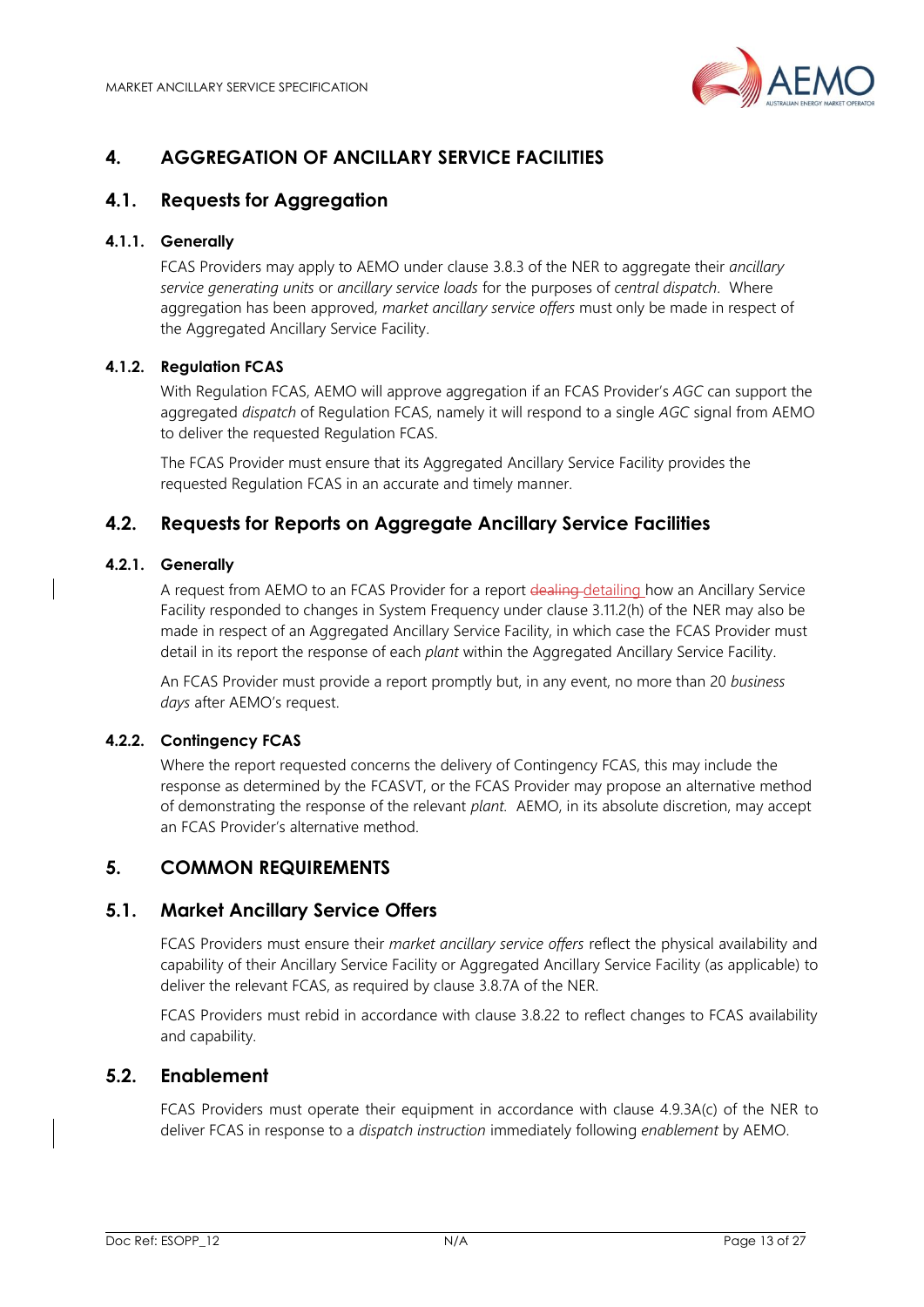

### <span id="page-13-0"></span>**5.3. Measurement**

#### **5.3.1. Connection Point**

All measurements of Local Frequency, Generation Amount and Load Amount must be taken at or close to a relevant *connection point*.

If an FCAS Provider considers that an alternative measurement methodology can provide AEMO the required data more simply and accurately, the FCAS Provider must request AEMO's approval prior to using it. AEMO may approve any alternative measurement methodology on such conditions as AEMO considers appropriate.

#### <span id="page-13-2"></span>**5.3.2. Measurement Requirements**

#### **Ancillary Service Facilities**

The equipment required to measure and record the delivery of FCAS, including both the source transducer and data recorder, must have the characteristics detailed in [Table 4:](#page-13-1)

| Requirement                                                       | Fast FCAS                                                                                                               | Slow FCAS                                                                     | Delayed FCAS                                                                   | <b>Regulation FCAS</b> |  |
|-------------------------------------------------------------------|-------------------------------------------------------------------------------------------------------------------------|-------------------------------------------------------------------------------|--------------------------------------------------------------------------------|------------------------|--|
| Frequency of Local Frequency<br>measurements                      | ≤50 ms <sup>6</sup>                                                                                                     | $\leq 4s$                                                                     | $\leq 4s$                                                                      | <b>NR</b>              |  |
| Frequency of Generation<br>Amount and Load Amount<br>measurements | $\leq 50$ ms                                                                                                            | $\leq 4s$                                                                     | $\leq 4s$                                                                      | $\leq 4s$              |  |
| Measurement Range of<br><b>Power Flow Measurements</b>            | As appropriate to the Ancillary Service Facility, with a margin of error of $\leq$ 2%, and<br>resolution of $\leq$ 0.2% |                                                                               |                                                                                |                        |  |
| Settling Time                                                     | $\leq$ 50 ms (to 99% of final value after a step change from zero)                                                      |                                                                               |                                                                                |                        |  |
| Local Frequency<br>Measurement Range                              | At least the range specified in the OFTB, with:                                                                         | <b>NR</b>                                                                     |                                                                                |                        |  |
|                                                                   |                                                                                                                         |                                                                               |                                                                                |                        |  |
|                                                                   | $\leq$ 0.01 Hz<br>$\leq$ to 0.02 Hz                                                                                     |                                                                               |                                                                                |                        |  |
|                                                                   |                                                                                                                         |                                                                               |                                                                                |                        |  |
|                                                                   | ≤ $0.0025$ Hz                                                                                                           |                                                                               | $\leq$ 0.01 Hz                                                                 |                        |  |
| Frequency Disturbance Time                                        | < 10 s                                                                                                                  |                                                                               |                                                                                | <b>NR</b>              |  |
| Recording Period for Power<br>& Frequency Measurements            | $\geq$ 5 s before the<br>Frequency<br>Disturbance Time<br>and $\geq 60$ s after it                                      | $\geq$ 20 s before the<br>Frequency<br>Disturbance Time<br>and 5 min after it | $\geq$ 20 s before the<br>Frequency<br>Disturbance Time<br>and 10 min after it | <b>NR</b>              |  |
| Trigger for Recording<br>Measurements                             | At least whenever Local Frequency changes ≥ Trigger Range.                                                              | <b>NR</b>                                                                     |                                                                                |                        |  |

<span id="page-13-1"></span>

#### **Aggregate Ancillary Service Facilities**

If an Aggregate Ancillary Service Facility is used for the delivery of FCAS, measurements must meet these additional requirements:

<sup>6</sup> If another measurement at ≤50 ms is sufficient to determine the timing of the delivery of the Fast FCAS where a Switching Controller is used, the measurement may be at 4-s intervals. Sufficient information should be provided to AEMO to compare the Local Frequency and power flow data in a common time scale.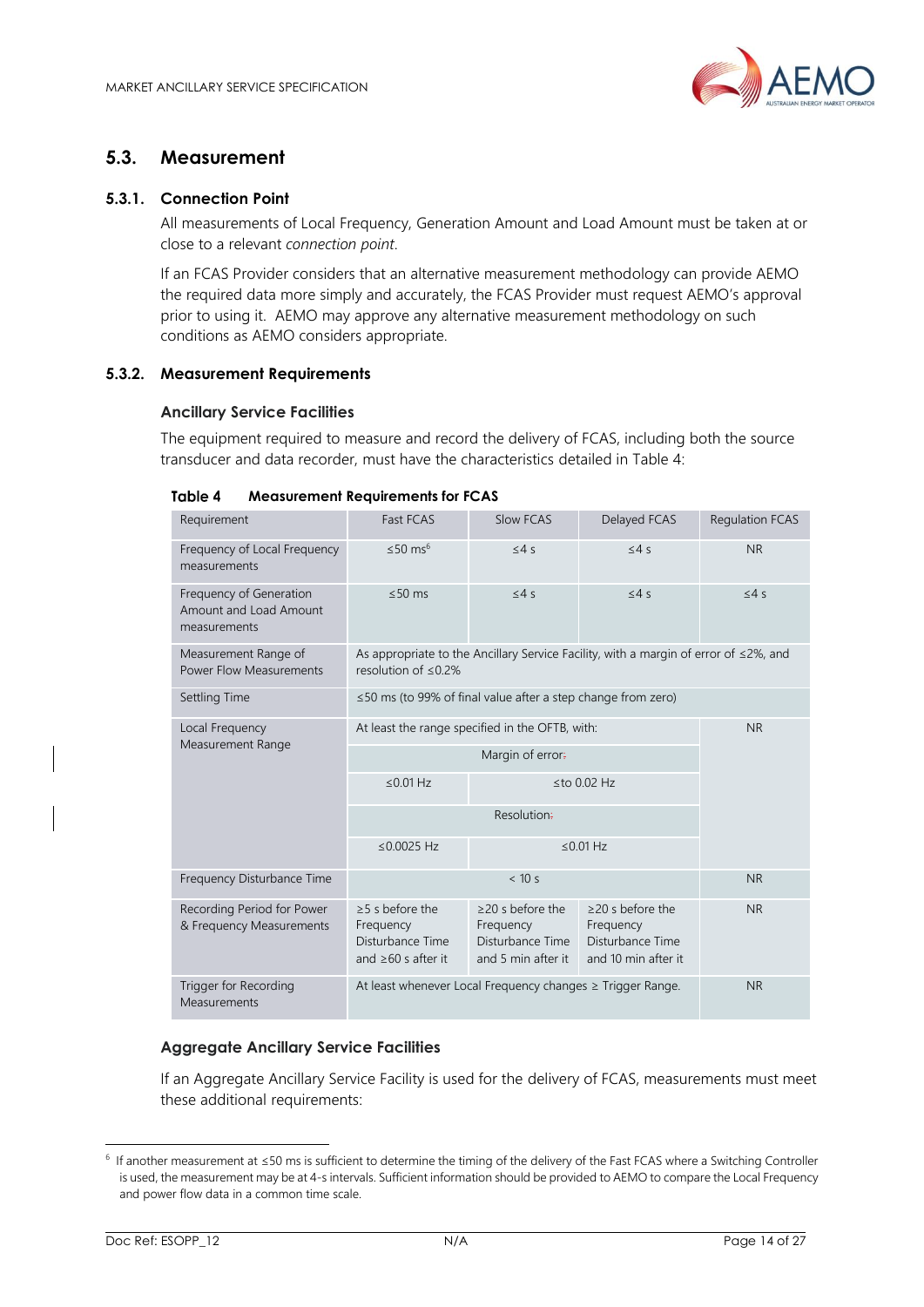

- (a) The Generation Amount or Load Amount must be measured at, or close to, each relevant *connection point* and summed to calculate the Aggregated Generation Amount or Aggregated Load Amount. Where any part of an Aggregated Ancillary Service Facility shares a *connection point* with a variable *load* or *generating unit*, it is the gross *active power* flow to or from the relevant *plant* that forms the aggregated response and must be measured directly.
- (b) To correct for any discrepancy in the time measurement by Aggregated Ancillary Service Facility *meter* clocks, FCAS Providers must time-align the data logged by each *meter* to the actual time a Frequency Disturbance was detected.

### <span id="page-14-0"></span>**5.4. Data Retention**

Measurement and other data recordings must be digital and stored in a format that is reasonably acceptable to AEMO for analysis using commercial spreadsheet software.

Each FCAS Provider must retain recordings of data measurements for at least 12 months from the Frequency Disturbance Time and provide them to AEMO on request.

### <span id="page-14-1"></span>**6. CONTINGENCY FCAS REQUIREMENTS**

### <span id="page-14-2"></span>**6.1. Frequency Deviation Settings provided by Switching Controllers**

#### **6.1.1. Default Frequency Deviation Setting**

Until an Ancillary Service Facility that uses a Switching Controller to deliver Contingency FCAS is allocated one or morea Frequency Deviation Settings under section [6.1.2,](#page-14-5) the FCAS Provider must apply the default Frequency Deviation Setting shown in [Table 5](#page-14-3) if the Ancillary Service Facility is on the Mainland or [Table 6](#page-14-4) if the Ancillary Service Facility is in Tasmania.

<span id="page-14-3"></span>

| Table 5 |                                     |  |  |
|---------|-------------------------------------|--|--|
|         | Frequency Settings for the Mainland |  |  |

| Level                                  | Raise FCAS Frequency<br>Deviation Setting (Hz) | Lower FCAS Frequency<br>Deviation Setting (Hz) | Frequency Rate of Change<br>Multiplier |
|----------------------------------------|------------------------------------------------|------------------------------------------------|----------------------------------------|
| Frequency Deviation Setting<br>range   | 49.80 Hz to 49.60 Hz                           | 50.20 Hz to 50.4 Hz                            | 0.4                                    |
| Default Frequency Deviation<br>Setting | 49.65-8 Hz                                     | 50.235 Hz                                      | 0.4                                    |

#### <span id="page-14-4"></span>Table 6 **Frequency Settings for Tasmania**

| Level                                  | Raise FCAS Frequency<br>Deviation Setting (Hz) | Lower FCAS Frequency<br>Deviation Setting (Hz) | Frequency Rate of Change<br>Multiplier |
|----------------------------------------|------------------------------------------------|------------------------------------------------|----------------------------------------|
| Frequency Deviation Setting<br>range   | 49.50 Hz to 48.75 Hz                           | 50.50 Hz to 51.25 Hz                           | 0.875                                  |
| Default Frequency Deviation<br>Setting | 49.5 <del>125</del> Hz                         | 50.5825 Hz                                     | 0.875                                  |

#### <span id="page-14-5"></span>**6.1.2. Allocation of Frequency Settings**

When allocating Frequency Settings to Ancillary Service Facilities for each Contingency FCAS, AEMO will take into account the following principles, as appropriate:

(a) Where an Ancillary Service Facility is used to deliver more than one type of Contingency FCAS, it will be allocated the same Frequency Settings for each.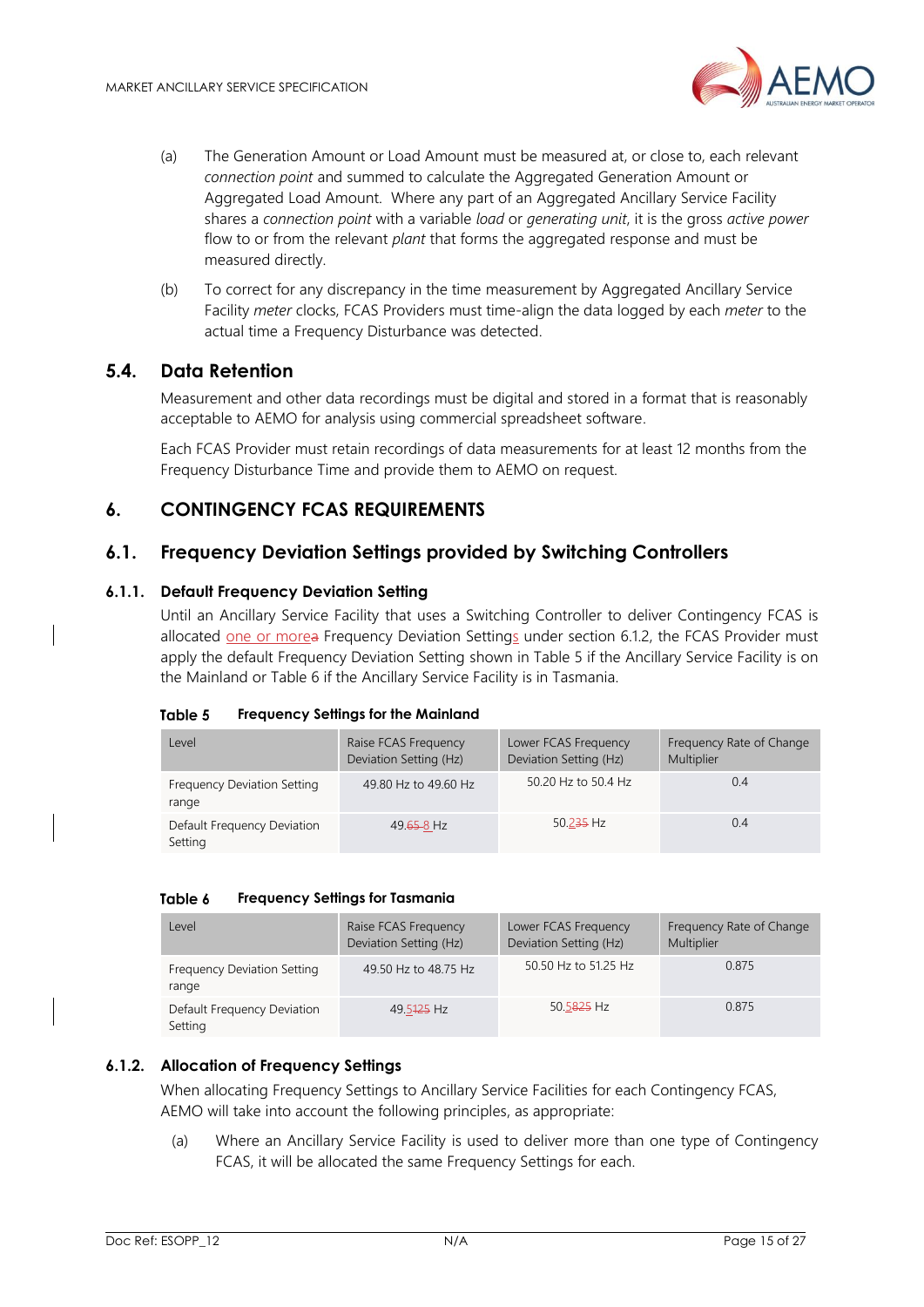

- (b) Ancillary Service Facilities with larger switched blocks of *generation* or *load* will be allocated Frequency Settings closer to the NOFB.
- (c) Ancillary Service Facilities with higher availability will be allocated Frequency Settings closer to the NOFB.
- (d) For Aggregate Ancillary Service Facilities, where possible, AEMO will negotiate with the FCAS Provider to allocate Frequency Settings to simulate the behaviour of Variable Controllers to minimise the potential for over-delivery of Contingency FCAS.
- (e) AEMO will consider the physical characteristics of the Ancillary Service Facilities.
- (f) A Frequency Setting:
	- (i) for Fast FCAS may be a Frequency Deviation Setting or a combination of both the Frequency Deviation Setting and Frequency Rate of Change Multiplier shown in [Table](#page-14-3)  [5](#page-14-3) for the Mainland and [Table 6](#page-14-4) for Tasmania; and
	- (ii) for Slow FCAS or Delayed FCAS will be based on the allocated Frequency Deviation Setting alone.
- (g) The criteria for a combined Switching Controller to initiate delivery of a *fast raise service* based on a combination of both Frequency Deviation Setting and Frequency Rate of Change Multiplier is to occur if both of the following conditions are satisfied:
	- (i) Local Frequency < 49.85; and
	- (ii) Local Frequency  $\lt$  FDS + (FRCM  $\star$  LFRC).

Where:

FDS is the allocated Frequency Deviation Setting

FRCM is taken from [Table 5](#page-14-3) for the Mainland an[d Table 6](#page-14-4) for Tasmania

LFRC is the measured rate of change of Local Frequency

- (h) The criteria for a combined Switching Controller to initiate delivery of a *fast lower service* based on a combination of both Frequency Deviation Setting and Frequency Rate of Change Multiplier is to occur if both of the following conditions are satisfied:
	- (i) if Local Frequency  $>$  50.15; and
	- (ii) Local Frequency > FDS (FRCM \* LFRC)

Where acronyms in the formula bear the same meanings as in paragraph (g).

AEMO encourages FCAS Providers with Ancillary Service Facilities using Switched Controllers to configure them so that different Frequency Settings can be assigned to different parts of their Ancillary Service Facilities.

#### **6.1.3. FCAS Provider request to Change Allocation**

An FCAS Provider may request AEMO to change a Frequency Deviation Setting if there is a technical reason preventing an Ancillary Service Facility from delivering Contingency FCAS due to its Frequency Deviation Setting. AEMO may change the Frequency Deviation Setting in its absolute discretion subject to the principles in section [6.1.2.](#page-14-5)

#### **6.1.4. AEMO request to Change Allocation**

The only circumstances in which AEMO may request a change to a Frequency Deviation Setting are the following: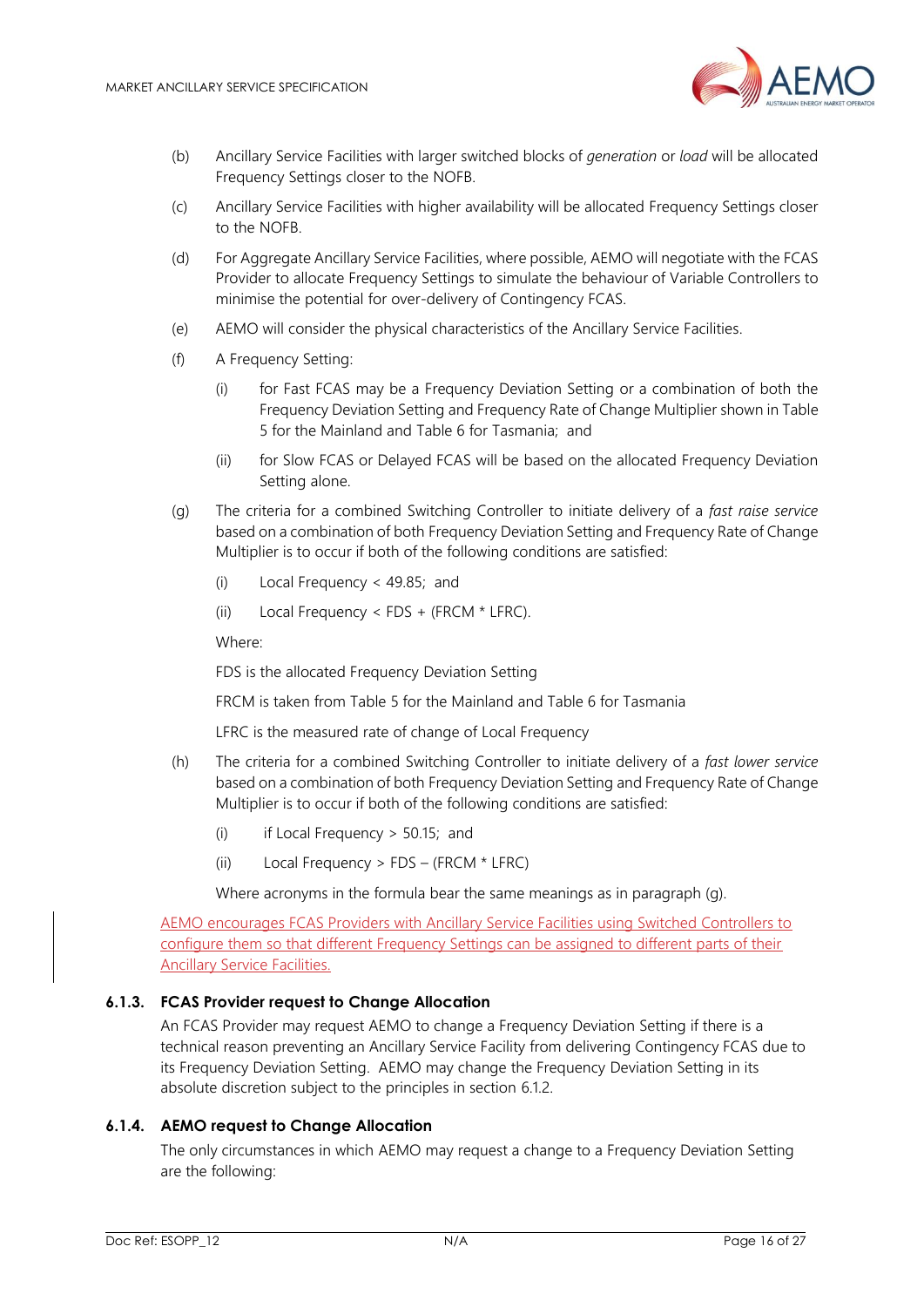

- (a) the principles in section [6.1.2](#page-14-5) have been amended;
- (b) the classification of an Ancillary Service Facility that uses a Switching Controller to deliver a Contingency FCAS has changed;
- (c) at least 6 months have elapsed since the last change of Frequency Deviation Settings and one or more Ancillary Service Facility has changed its maximum *response capability*; or
- (d) a Frequency Disturbance that involved loss of *load* or *generation* has occurred and AEMO has determined that the relevant Frequency Deviation Setting was inadequate under those circumstances.

### <span id="page-16-0"></span>**6.2. Control of Contingency FCAS**

#### **6.2.1. No Operation within the Normal Operating Frequency Band**

A Switching Controller must not operate if Local Frequency is within the NOFB.

#### **6.2.2.6.2.1. Notification of Control System Settings**

Each FCAS Provider must inform AEMO of the details of each relevant *control system* as reasonably required by AEMO for the purposes of *central dispatch* or allocating the Frequency Settings.

#### **6.2.3.6.2.2. Control System Requirements**

Whenever Contingency FCAS is *enabled,* the Ancillary Service Facility used to deliver the requested Contingency FCAS must have a *control system* to automatically initiate:

- (a) a Raise Response when Local Frequency exceeds the Ancillary Service Facility's response Frequency Deadband, which for a Proportional Controller must be no wider than the lower limit of the NOFB and for a Switched Controller, must be equal to the Frequency Deviation Setting; and
- (b) a Lower Response when Local Frequency changes are above the upper limit of the NOFBwhen Local Frequency exceed the Ancillary Service Facility's response Frequency Deadband, which for a Proportional Controller must be no wider than the upper limit of the NOFB and for a Switched Controller, must be equal to the Frequency Deviation Setting.

The *control system* may be either a Variable Controller or a Switching Controller, or a discrete combination of both, and must operate so that the Raise Response or Lower Response is:

(a) for a Variable Controller, an variable amount commensurate with the difference between Local Frequency and Frequency Deadband where the Local Frequency is between the NOFB and the lower limit of the OFTB (for a Raise Response) or upper limit of the OFTB (for a Lower Response) in accordance with the Ancillary Service Facility's proportional response function<sup>7</sup>.

For example, if the frequency deviation reaches the OFTB (usually 0.5 Hz), the facility should deliver at least the amount of FCAS enabled by central dispatch, but if the frequency deviation only reaches half-way between the Frequency Deadband and the OFTB, the FCAS response should deliver at least half of the enabled amount;

- $\left(\frac{a}{c}\right)$  for a Switching Controller, one or more step changes if Local Frequency falls below its Frequency Deviation Setting (for a Raise Response) or exceeds its Frequency Deviation Setting (for a Lower Response); or
- $(\bigoplus)(c)$  for a discrete combination of both, responses in accordance with sub-paragraphs (a) and (b).

<sup>&</sup>lt;sup>7</sup> Commonly known as a 'droop function' or 'droop curve'.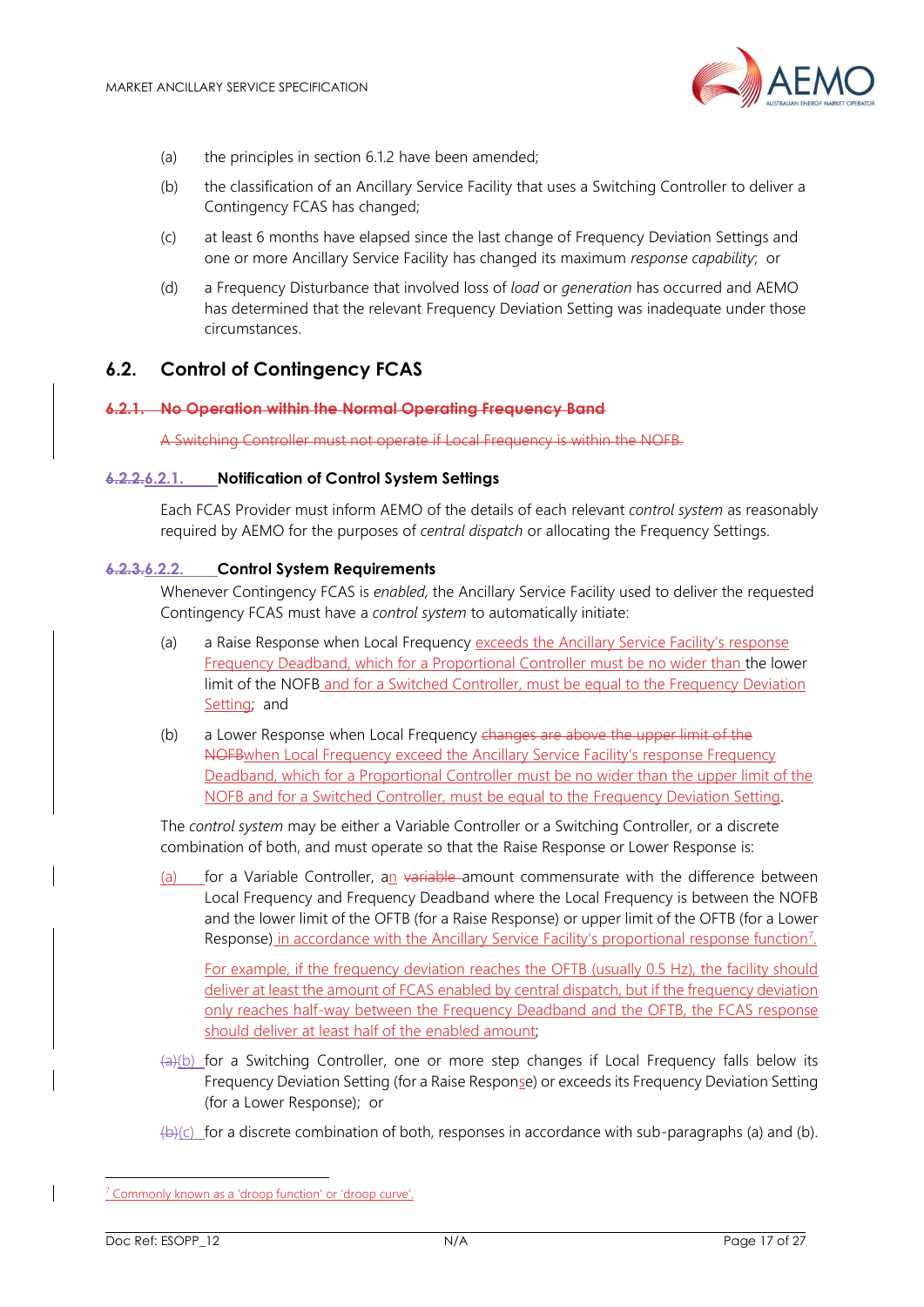

Where a Switching Controller is used, it must be capable of adjusting its Frequency Deviation Setting to the Frequency Setting provided by AEMO with an error margin of <0.05 Hz for absolute Frequency Deviation Settings and <0.05 s for Frequency Rate of Change Multiplier.

### <span id="page-17-0"></span>**6.3. Measurement when using a combination of Variable Controller and Switching Controller**

In addition to the requirements specified in section [5.3,](#page-13-0) when proposing to use a combination of a Variable Controller and a Switching Controller, FCAS Providers must agree with AEMO on the process used to determine separate amounts of each Contingency FCAS that will be delivered through each type of controller.

### <span id="page-17-2"></span><span id="page-17-1"></span>**6.4. Verification**

The verification requirements that must be followed by FCAS Providers are provided in [Table 7:](#page-17-2)

|                                                                                                                                                                                                                                                                                                                                                                                     | Fast FCAS                                                                                                                                                                                                                                                                            | Slow FCAS                                                                                                                                                                        | Delayed FCAS |  |
|-------------------------------------------------------------------------------------------------------------------------------------------------------------------------------------------------------------------------------------------------------------------------------------------------------------------------------------------------------------------------------------|--------------------------------------------------------------------------------------------------------------------------------------------------------------------------------------------------------------------------------------------------------------------------------------|----------------------------------------------------------------------------------------------------------------------------------------------------------------------------------|--------------|--|
| Assessment Period - From the<br>Contingency Event Time to Frequency<br>Recovery up to a maximum of:                                                                                                                                                                                                                                                                                 | 60s                                                                                                                                                                                                                                                                                  | 300s                                                                                                                                                                             | 600 s        |  |
| <b>Calculation Method</b>                                                                                                                                                                                                                                                                                                                                                           | The amount of Contingency FCAS delivered must be compared with the amount of<br>enabled Contingency FCAS as follows:                                                                                                                                                                 |                                                                                                                                                                                  |              |  |
|                                                                                                                                                                                                                                                                                                                                                                                     | (a) If the Ancillary Service Facility is a scheduled generating unit, scheduled load or<br>semi-scheduled generating unit, determine the generation or electricity<br>consumption trajectory it would be expected to have followed if the Frequency<br>Disturbance had not occurred. |                                                                                                                                                                                  |              |  |
|                                                                                                                                                                                                                                                                                                                                                                                     | (b) Use this trajectory to adjust the measured Generation Amount and Load Amount<br>to reverse any response in a direction that would hinder Frequency Recovery<br>obtain the response relative to this trajectory.                                                                  |                                                                                                                                                                                  |              |  |
|                                                                                                                                                                                                                                                                                                                                                                                     | (c) Remove the impact of any Inertial Response.                                                                                                                                                                                                                                      |                                                                                                                                                                                  |              |  |
| (d) The difference between the value calculated following paragraph (c) and a<br>measure of the output of the Ancillary Service Facility just prior to the Frequency<br>Disturbance constitutes the Ancillary Service Facility's 'basic response'. Note that<br>the 'basic response' includes all frequency response, regardless of whether it is<br>inside or outside of the NOFB. |                                                                                                                                                                                                                                                                                      |                                                                                                                                                                                  |              |  |
|                                                                                                                                                                                                                                                                                                                                                                                     | (e) Where a Variable Controller was used, the 'basic response' is compensated to<br>take into account the difference between Local Frequency and the Standard<br>Frequency Ramp.                                                                                                     |                                                                                                                                                                                  |              |  |
| Where a Switching Controller, was used the 'basic response' is compensated to<br>(f)<br>take into account the timing difference for Local Frequency to reach the<br>Frequency Setting, compared to the Standard Frequency Ramp.                                                                                                                                                     |                                                                                                                                                                                                                                                                                      |                                                                                                                                                                                  |              |  |
|                                                                                                                                                                                                                                                                                                                                                                                     | (g) Where a discrete combination of Switching Controller and Variable Controller<br>was used, the compensated 'basic response' is the sum of the compensated<br>'basic responses' of each.                                                                                           |                                                                                                                                                                                  |              |  |
| Where more than one Contingency<br><b>FCAS Enabled</b>                                                                                                                                                                                                                                                                                                                              | If a Slow FCAS was also<br>enabled, the Ancillary<br>Service Facility's response<br>should exceed the<br>required response, such<br>that the Slow FCAS can be<br>delivered.                                                                                                          | If a Delayed FCAS was<br>also enabled, the Ancillary<br>Service Facility's response<br>should exceed the<br>required response such<br>that the Delayed FCAS<br>can be delivered. |              |  |

#### Table 7 **Verification Requirements of Contingency FCAS**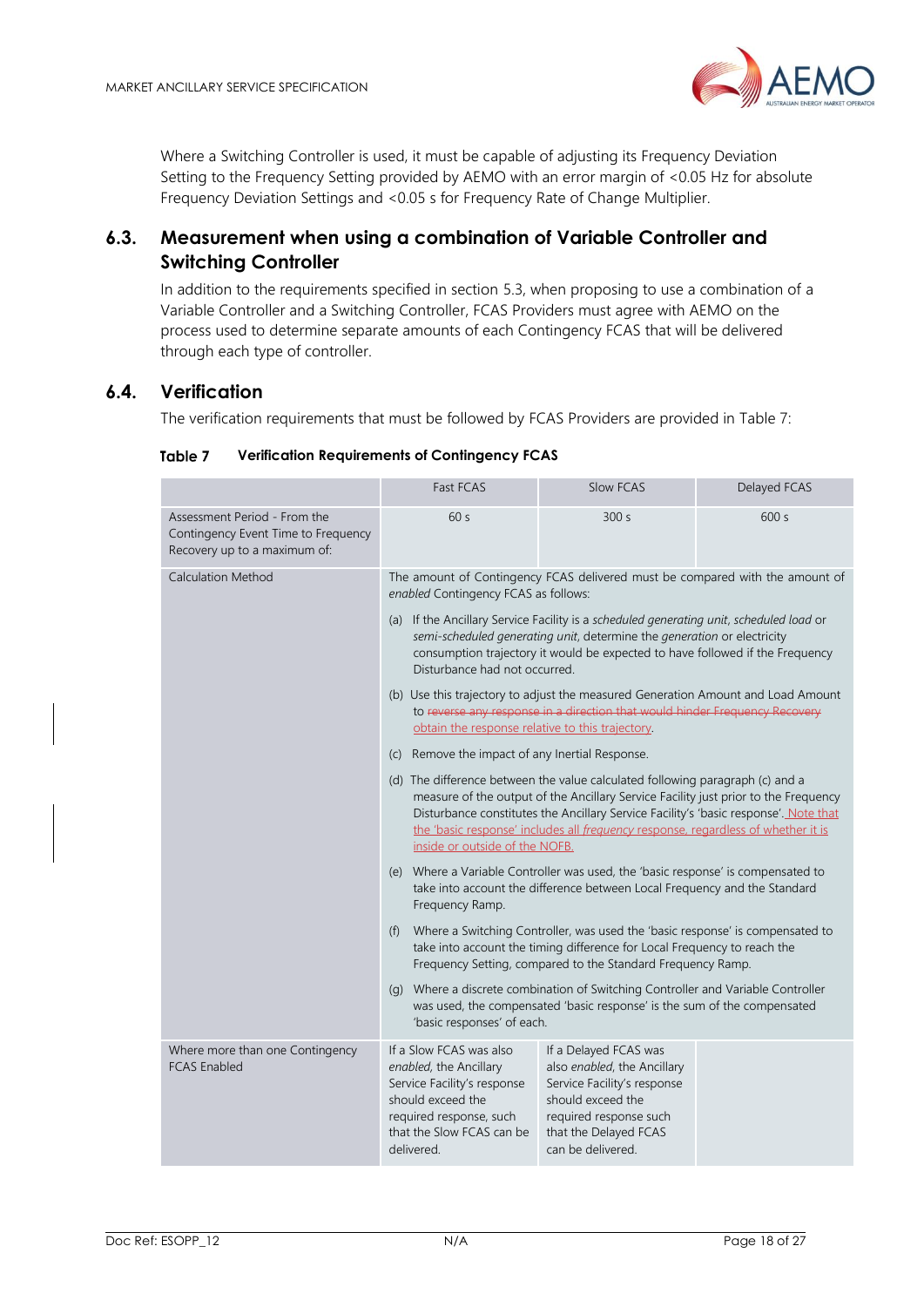

|                                                     | Fast FCAS                                                                                                                                      | Slow FCAS                                                                                                                                        | Delayed FCAS                                                                                                                                         |
|-----------------------------------------------------|------------------------------------------------------------------------------------------------------------------------------------------------|--------------------------------------------------------------------------------------------------------------------------------------------------|------------------------------------------------------------------------------------------------------------------------------------------------------|
| Specification of Market Ancillary<br>Service Offers | The specifications in<br>sections 7.1 and 7.2 are<br>applied to calculate the<br>Fast FCAS offered.                                            | The specifications in<br>sections 8.1 and 8.2 are<br>applied to calculate the<br>Slow FCAS offered.                                              | The specifications in<br>sections 9.1 and 9.2 are<br>applied to calculate the<br>Delayed FCAS offered                                                |
| <b>Delivery Requirements</b>                        | The amount of Fast FCAS<br>delivered in response to a<br>change in Local<br>Frequency must be at<br>least equal to the<br>dispatched quantity. | The amount of a Slow<br>FCAS delivered in<br>response to a change in<br>Local Frequency must be<br>at least equal to the<br>dispatched quantity. | The amount of Delayed<br>FCAS delivered in<br>response to a<br>change in Local<br>Frequency must be at<br>least equal to the<br>dispatched quantity. |

### <span id="page-18-0"></span>**6.5. The FCAS Verification Tool**

The FCASVT<sup>8</sup> is available to help calculate the quantity of any Contingency FCAS delivered by an Ancillary Service Facility. It contains detailed algorithms used by AEMO to verify whether Contingency FCAS has been delivered in accordance with the MASS.

If there is any inconsistency between the FCASVT and the MASS, the MASS will prevail to the extent of that inconsistency.

To avoid doubt, the FCASVT is not part of the MASS.

### <span id="page-18-1"></span>**7. FAST FCAS REQUIREMENTS**

### <span id="page-18-2"></span>**7.1. Specification of Fast Raise Service in Market Ancillary Service Offer**

The amount of *fast raise service* in a *price band* and all cheaper *price bands* is the lesser of:

- (a) twice the Time Average of the Raise Response starting at the Contingency Event Time and ending 6 s from the Frequency Disturbance Time, excluding any Inertial Response; and
- (b) twice the Time Average of the Raise Response between 6 s and 60 s from the Frequency Disturbance Time, excluding any Inertial Response,

that the FCAS Provider making the *market ancillary service offer* expects would be delivered at the relevant *connection point* in response to a Standard Frequency Ramp from 50 Hz to the Raise Reference Frequency while this *price band* is *enabled*.

### <span id="page-18-3"></span>**7.2. Specification of Fast Lower Service in Market Ancillary Service Offer**

The amount of *fast lower service* in a *price band* and all cheaper *price bands* is the lesser of:

- (a) twice the Time Average of the Lower Response starting at the Contingency Event Time and ending 6 s past the Frequency Disturbance Time, excluding any Inertial Response; and
- (b) twice the Time Average of the Lower Response between 6 s and 60 s from the Frequency Disturbance Time, excluding any Inertial Response,

that the FCAS Provider making the *market ancillary service offer* expects would be delivered at the relevant *connection point* in response to a Standard Frequency Ramp from 50 Hz to the Lower Reference Frequency while this *price band* is *enabled*.

<sup>8</sup> Available a[t http://www.aemo.com.au/Electricity/National-Electricity-Market-NEM/Security-and-reliability/Ancillary](http://www.aemo.com.au/Electricity/National-Electricity-Market-NEM/Security-and-reliability/Ancillary-services/Market-ancillary-services-specifications-and-FCAS-verification)[services/Market-ancillary-services-specifications-and-FCAS-verification.](http://www.aemo.com.au/Electricity/National-Electricity-Market-NEM/Security-and-reliability/Ancillary-services/Market-ancillary-services-specifications-and-FCAS-verification)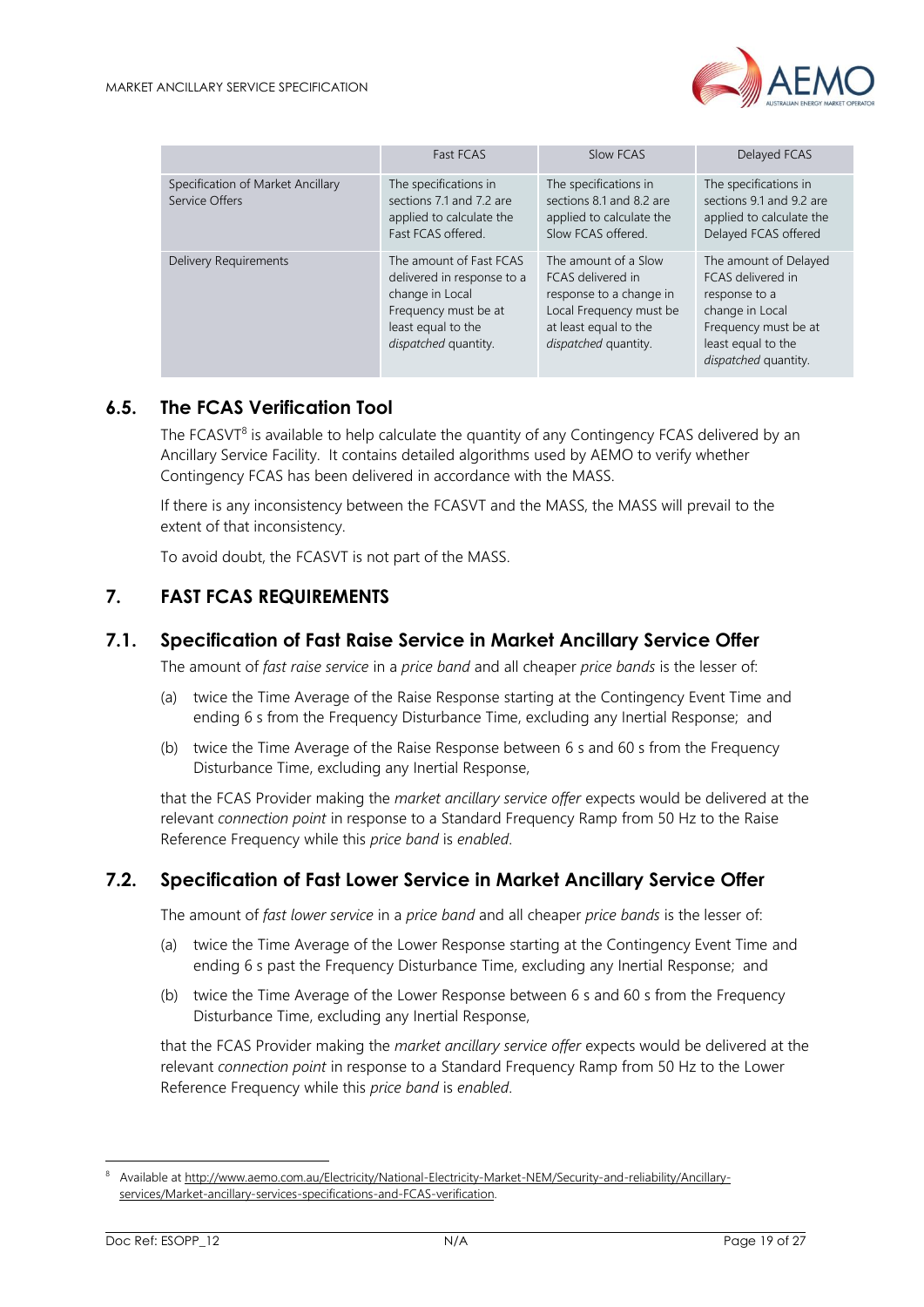

### <span id="page-19-0"></span>**7.3. Dispatch**

AEMO will issue *dispatch instructions* for the delivery of Fast FCAS to *enable* the required quantities based on the *market ancillary service offers* received.

During *enablement*, an Ancillary Service Facility must respond to Local Frequency without further instruction from AEMO.

### <span id="page-19-1"></span>**8. SLOW FCAS REQUIREMENTS**

### <span id="page-19-2"></span>**8.1. Specification of Slow Raise Service in Market Ancillary Service Offer**

The amount of *slow raise service* in a *price band* and all cheaper *price bands* is the lesser of:

- (a) twice the Time Average of the Raise Response between 6 s and 60 s from the Frequency Disturbance Time, excluding any *fast raise service* provided; and
- (b) twice the Time Average of the Raise Response between 60 s and 5 min from the Frequency Disturbance Time,

that the FCAS Provider making the *market ancillary service offer* expects would be delivered at the relevant *connection point* in response to a Standard Frequency Ramp from 50 Hz to the Raise Reference Frequency while this *price band* is *enabled*.

### <span id="page-19-3"></span>**8.2. Specification of Slow Lower Service in Market Ancillary Service Offer**

The amount of *slow lower service* in a *price band* and all cheaper *price bands* is the lesser of:

- (a) twice the Time Average of the Lower Response between 6 s and 60 s from the Frequency Disturbance Time, excluding any *fast lower service* provided; and
- (b) twice the Time Average of the Lower Response between 60 s and 5 min from the Frequency Disturbance Time,

that the FCAS Provider making the *market ancillary service* offer expects would be delivered at the relevant *connection point* in response to a Standard Frequency Ramp from 50 Hz to the Lower Reference Frequency while the *slow lower service* in this *price band* is *enabled*.

#### <span id="page-19-4"></span>**8.3. Dispatch**

AEMO will issue *dispatch instructions* for the delivery of Slow FCAS to *enable* the required quantities based on the *market ancillary service offers* received.

During *enablement*, an Ancillary Service Facility must respond to Local Frequency without further instruction from AEMO.

### <span id="page-19-5"></span>**9. DELAYED FCAS REQUIREMENTS**

#### <span id="page-19-6"></span>**9.1. Amount of Delayed Raise Service in Market Ancillary Service Offer**

The amount of *delayed raise service* in a *price band* and all cheaper *price bands* is the lesser of:

- (a) twice the Time Average of the Raise Response between 1 min and 5 min from the Frequency Disturbance Time and *slow raise service* provided; and
- (b) the Time Average of the Raise Response between 5 min and 10 min from the Frequency Disturbance Time,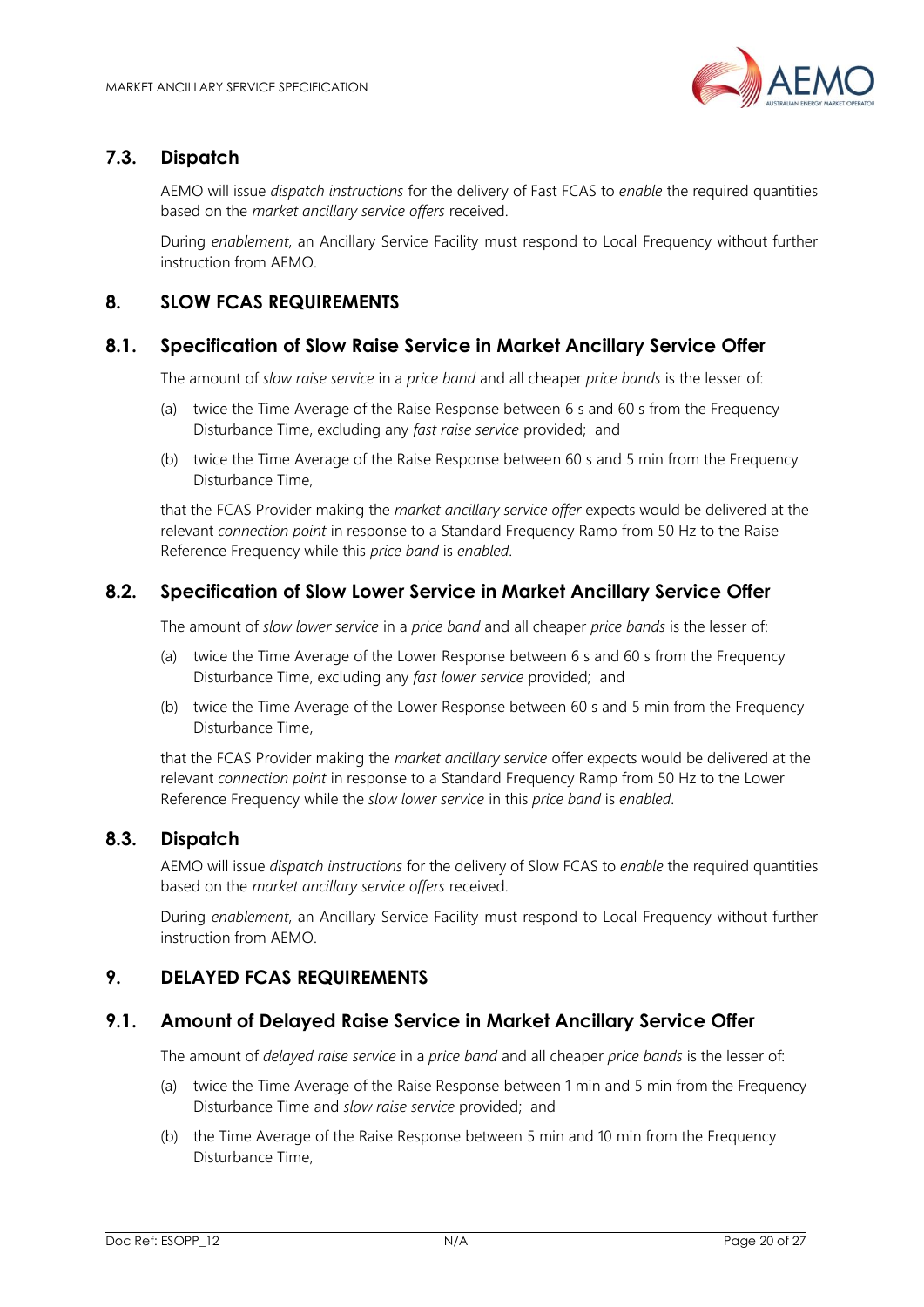

that the FCAS Provider making the *market ancillary service offer* expects would be delivered at the relevant *connection point* in response to a Standard Frequency Ramp from 50 Hz to the Raise Reference Frequency while the *delayed raise service* in this *price band* is *enabled*.

### <span id="page-20-0"></span>**9.2. Amount of Delayed Lower Service in Market Ancillary Service Offer**

The amount of *delayed lower service* in a *price band* is the lesser of:

- (a) twice the Time Average of the Lower Response between 1 min and 5 min from the Frequency Disturbance Time and *slow lower service* provided; and
- (b) the Time Average of the Lower Response between 5 min and 10 min from the Frequency Disturbance Time,

that the FCAS Provider making the *market ancillary service* offer expects would be delivered at the relevant *connection point* in addition to the amounts in all cheaper *price bands* in response to a Standard Frequency Ramp from 50 Hz to the Lower Reference Frequency while the *delayed lower service* in this *price band* is *enabled*.

### <span id="page-20-1"></span>**10. REGULATION FCAS**

### <span id="page-20-2"></span>**10.1. Specification of Regulating Raise Service in Market Ancillary Service Offer**

Provided the amount bid is at least the greater of 1 MW or 1% (rounded to nearest whole MW value) of the 'Max Cap' recorded for 'Raisereg' in the Ancillary Services worksheet in AEMO's NEM Registration and Exemption List,<sup>9</sup> <sub>The amount of *regulating raise service* specified in a *price band*</sub> must be the amount of Regulating Raise Response that the FCAS Provider making the *market ancillary service offer* expects would be delivered at the relevant *connection point* progressively over a *dispatch interval* in addition to the amounts in all cheaper *price bands* in response to Raise Signals sent to request the maximum possible Regulating Raise Response while this *price band* is *enabled*.

### <span id="page-20-3"></span>**10.2. Specification of Regulating Lower Service in Market Ancillary Service Offer**

Provided the amount bid is at least the greater of or 1% (rounded to nearest whole MW value) 1 of the 'Max Cap' recorded for 'Lowerreg' in the Ancillary Services worksheet in AEMO's NEM Registration and Exemption List,<sup>10</sup> <sup>T</sup>the amount of *regulating lower service* specified in a *price band* must be the amount of Regulating Lower Response that the FCAS Provider making the *market ancillary service offer* expects would be delivered at the relevant *connection point* progressively over a *dispatch interval* in addition to the amounts in all cheaper *price bands* in response to Lower Signals sent to request the maximum possible Regulating Lower Response while this *price band* is *enabled*.

<sup>9</sup> Available a[t https://aemo.com.au/energy-systems/electricity/national-electricity-market-nem/participate-in-the](https://aemo.com.au/energy-systems/electricity/national-electricity-market-nem/participate-in-the-market/registration)[market/registration.](https://aemo.com.au/energy-systems/electricity/national-electricity-market-nem/participate-in-the-market/registration) FCAS Providers must comply with this requirement by TBD

<sup>10</sup> Available at [https://aemo.com.au/energy-systems/electricity/national-electricity-market-nem/participate-in-the](https://aemo.com.au/energy-systems/electricity/national-electricity-market-nem/participate-in-the-market/registration)[market/registration.](https://aemo.com.au/energy-systems/electricity/national-electricity-market-nem/participate-in-the-market/registration) FCAS Providers must comply with this requirement by TBD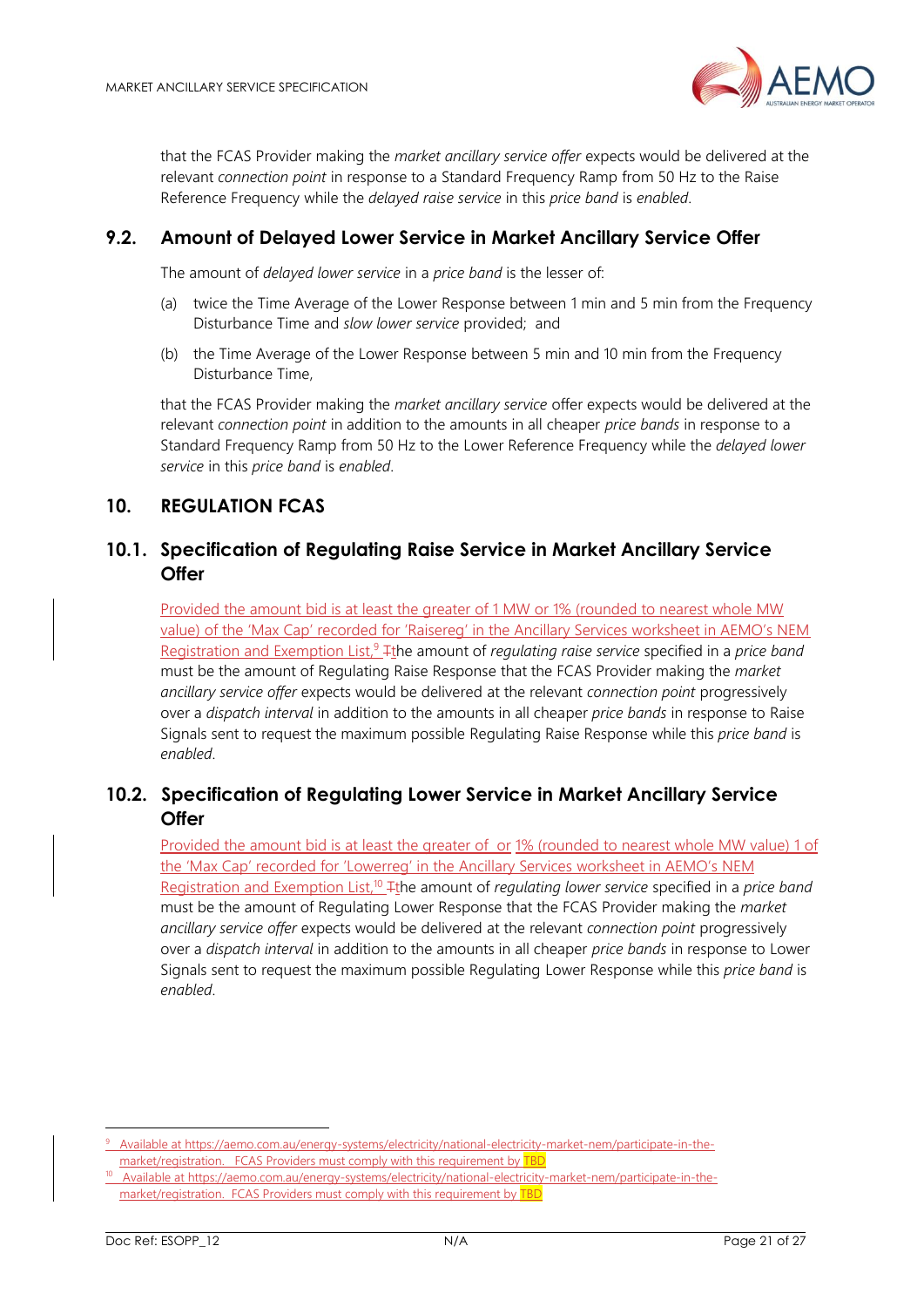

## <span id="page-21-0"></span>**10.3. Compliance Monitoring and Action**

AEMO needs assurance that that an Ancillary Service Facility or Aggregated Ancillary Service Facility (as applicable) *enabled* to deliver Regulation FCAS will respond in an accurate and timely manner.

To do so, Ancillary Service Facilities need to be able to respond in an additive manner (i.e. a net sum) to the inputs from their Contingency FCAS or PFR controllers and *AGC* inputs, as shown in [Figure 1,](#page-21-2) and maintain a control system meeting the requirements of Section [10.4.](#page-21-1) The Contingency FCAS or PFR controller must detect System Frequency and calculate a response subject to any *AGC* request<sup>11</sup>. The plant load controller must take the sum of the response calculated by the Contingency FCAS or PFR controllers and response required by the *AGC* request to determine the required *frequency* response from the Ancillary Service Facility. Occasionally, the direction of the Contingency FCAS or PFR response may oppose the *AGC* request; -this is not unexpected.

#### **Figure 1 High level frequency-coordinated control design**

<span id="page-21-2"></span>

AEMO will monitor the output of Ancillary Service Facilities and Aggregated Ancillary Service Facilities *enabled* to deliver Regulation FCAS in accordance with Appendix A of the [Dispatch](http://aemo.com.au/-/media/Files/Electricity/NEM/Security_and_Reliability/Power_System_Ops/Procedures/SO_OP_3705---Dispatch.pdf)  [Procedure.](http://aemo.com.au/-/media/Files/Electricity/NEM/Security_and_Reliability/Power_System_Ops/Procedures/SO_OP_3705---Dispatch.pdf)

AEMO may invoke a fixed *constraint* equation until it is reasonably satisfied that the Ancillary Service Facility or Aggregated Ancillary Service Facility (as applicable) responds as contemplated by the MASS.

### <span id="page-21-1"></span>**10.4. Control System**

The Ancillary Service Facility must have a *control system* to:

- (a) transmit the Controlled Quantity, Control Request Feedback, Online/offline status, Remote/Local Status, Raise Control Limit, Lower Control Limit, Raise Rate Limit and, if different from the Raise Rate Limit, the Lower Rate Limit every 4 secondss to AEMO via SCADA and with no greater than 8 seconds latency, excluding external processing and communications delays<sup>12</sup>;
- (b) receive Raise Signals and Lower Signals;

<sup>&</sup>lt;sup>11</sup> One simple way to interpret this is to consider an AGC set-point request to be a 50 Hz, and Contingency and/or PFR action should determine an offset to this set--point (e.g. in accordance with their droop function).

<sup>&</sup>lt;sup>12</sup> FCAS Providers must comply with this requirement by **TBD**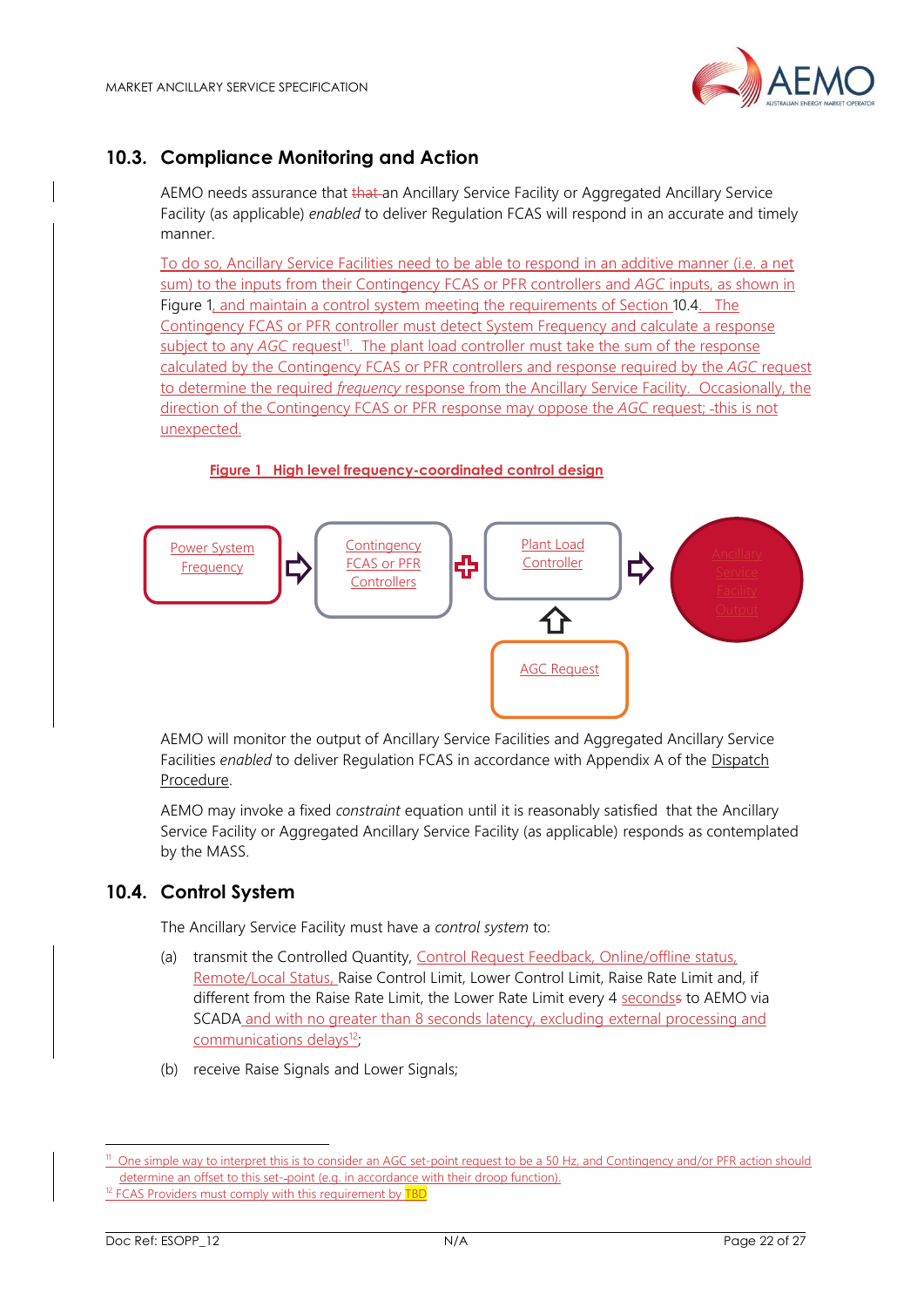

- (c) when *enabled* for Regulation FCAS, automatically deliver a Regulating Raise Response or a Regulating Lower Response corresponding to those Raise Signals or Lower Signals;
- (c)(d) ensure the Regulating Raise Response or Regulating Lower Response, where it exceeds the facility's Setpoint Change Deadband, is clearly discernible from any noise and oscillation in the telemetered output; and
- not suspend the Regulating Raise Response or Regulating Lower Response (as applicable) for more than 60 s during a Frequency Disturbance, and even then, only if Local Frequency has exceeded the Raise Reference Frequency or Lower Reference Frequency;.
- (e) maintain at all times a Control Response Delay (CRD) no greater than 150 seconds<sup>13</sup>; and
- (d)(f)maintain at all times a Setpoint Change Deadband greater than or equal to half of the facility's minimum Regulation FCAS offer quantity as defined in Sections 10.1 and 10.2<sup>14</sup>.

An Aggregated Ancillary Service Facility's *control system* for *regulating raise service* or *regulating lower service* must only apply to the whole aggregated *generating unit* or *load*.

### <span id="page-22-0"></span>**10.5. Verification**

For the purpose of verifying the maximum amount of *regulating raise service* or *regulating lower service* that can be delivered in response to a Raise Signal or a Lower Signal, the amount of service to be compared with the *enabled price bands* of the relevant *market ancillary service* offer must be determined using the recordings made under section [5.3.2](#page-13-2) as follows:

- (a) If AEMO or the FCAS Provider wishes to verify delivery of Regulation FCAS, AEMO must transmit no Raise Signals or Lower Signals to the relevant Ancillary Service Facility for at least 60 s and then immediately transmit Raise Signals or Lower Signals to the Ancillary Service Facility that would produce either a Regulating Raise Response or Regulating Lower Response equal to the lesser of the sum of the *enabled price bands<sup>15</sup>* of the relevant *market ancillary services offer* and the corresponding Raise Rate Limit or Lower Rate Limit for at least 5 min such that the Controlled Quantity remains at all times between the Raise Control Limit and the Lower Control Limit.
- (b) The following procedure must be used:
	- (i) fit a linear function of time (of the form  $P = P1 + R1 * t$ ) to the power measurements made during the sixty seconds to which paragraph (a)(i) refers;
	- (ii) fit a linear function of time (of the form  $P = P2 + R2 * t$ ) to the earliest power measurements made over the following five minutes that are all greater than (for Regulating Raise Response) or less than (for Regulating Lower Response) the function to which paragraph (b)(i) refers; and
	- (iii) determine the Regulating Raise Response or Regulating Lower Response as the slope of the function to which paragraph (b)(ii) refers (in MW/min) multiplied by 5 min.
- (c) The test must be discarded if the Ancillary Service Facility produces a Contingency FCAS response or significant PFR action during the test period as this may invalidate the results.

<sup>&</sup>lt;sup>13</sup> FCAS Providers must comply with this requirement by **TBD** 

<sup>&</sup>lt;sup>14</sup> FCAS Providers must comply with this requirement by **TBD** 

<sup>&</sup>lt;sup>15</sup> For assessing Raise capability, only the enabled Raise price bands apply. For assessing Lower capability, only the enabled Lower price bands apply.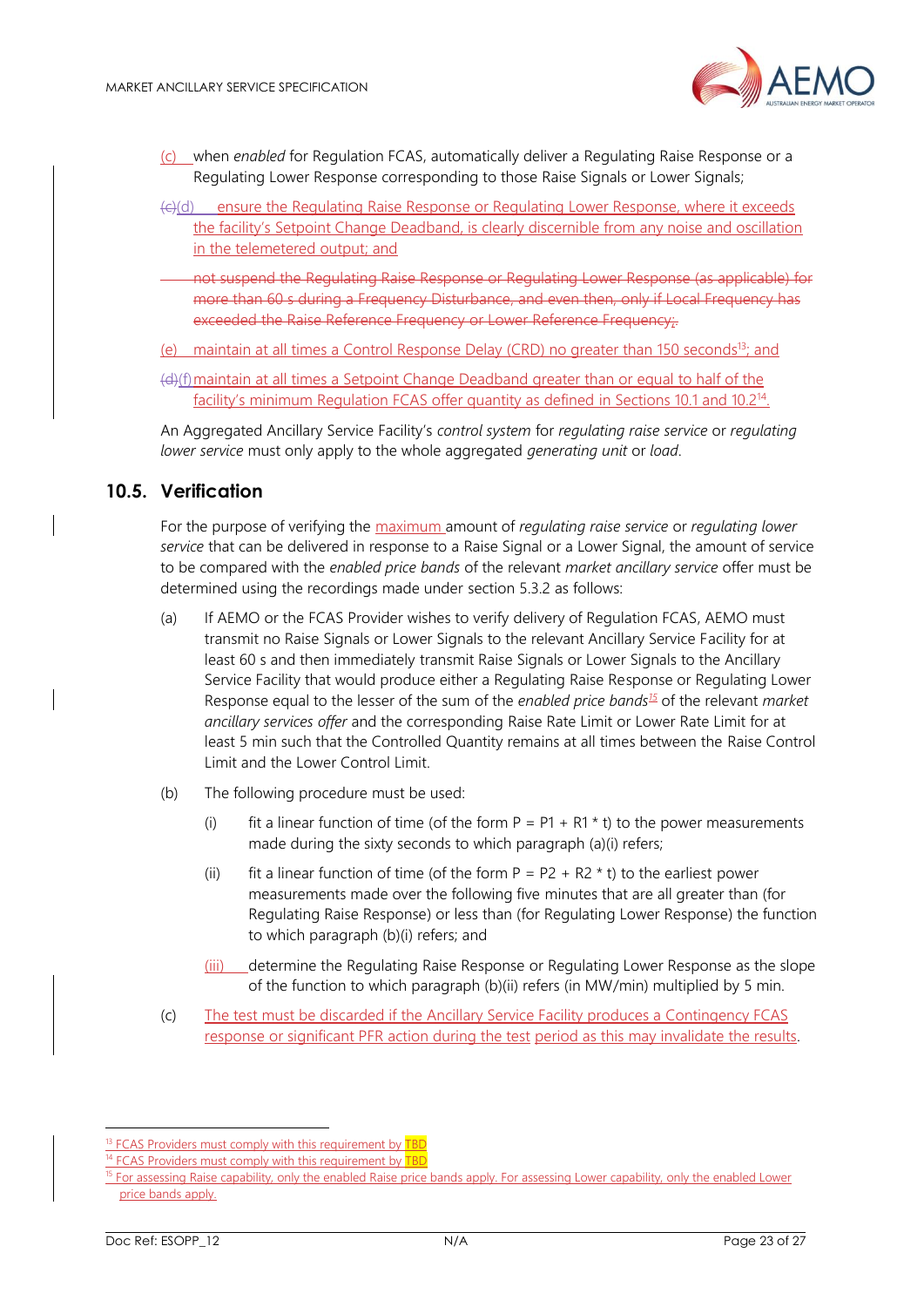

### <span id="page-23-0"></span>**10.6. Tests**

FCAS Providers must complete tests to demonstrate that their Ancillary Service Facilties meet the MASS requirements applicable to Regulation FCAS and provide the test results to AEMO:

(a) no less than every 3 years;

(b) within 8 weeks following a major overhaul of the facility or any change to *active power* controls; and

(c) within 8 weeks of a tuning request from AEMO.

Any failure to provide test results to AEMO or to demonstrate that an Ancillary Service Facility complies with the MASS may result in AEMO's constraining the Ancillary Service Facility's participation in the Regulation FCAS *market* on any terms AEMO considers appropriate.

### **11. TRIALS OF NEW TECHNOLOGIES**

### <span id="page-23-1"></span>**11.1. AEMO's Requirements**

From time to time, a trial to demonstrate the capability of new technologies in the delivery of FCAS may be authorised. Where this occurs, AEMO may specify the capabilities, measurements, verification and other requirements and conditions of the trial in its absolute discretion.

### <span id="page-23-2"></span>**11.2. Report to AEMO**

AEMO may specify the contents of a report and supporting data that trial participants must submit to AEMO upon the conclusion of a trial to enable AEMO to assess the efficacy of reviewing the MASS to address any issues that the trial has raised as to the performance of the new technologies in the delivery of FCAS or the operation of the *spot markets* for FCAS.

### **11.3. Transitional arrangements for VPP Demonstrations facilities**

#### **11.3.1. VPP Demonstrations and definitions**

AEMO commenced a trial of the ability of virtual power plant (VPP) to deliver Contingency FCAS in June 2019 (VPP Demonstrations).

Participants enrolled in the VPP Demonstrations (Trial Participants) were permitted to deliver Fast FCAS in accordance with the VPP Demonstrations FCAS Specification<sup>16</sup> (Trial Specification), which included a power flow and *frequency* measurement time resolution of 1 second taken at the *connection point* of each *ancillary service load*.

From the [*effective date of the final MASS determination – to be inserted in final version*] to 30 June 2023 inclusive (VPP transition period), the transitional requirements in clause [11.3.2](#page-23-3) will apply to Aggregated Ancillary Service Facilities that were classified by a Trial Participant and included in the VPP Demonstrations as at 30 June 2021 (Trial Facilities):

#### <span id="page-23-3"></span>**11.3.2. VPP transitional requirements**

During the VPP transition period:

(a) Fast FCAS from a Trial Facility may be provided either:

<sup>&</sup>lt;sup>16</sup> AEMO. VPP Demonstrations FCAS Specification. Available: [https://aemo.com.au/initiatives/major-programs/nem-distributed](https://aemo.com.au/initiatives/major-programs/nem-distributed-energy-resources-der-program/der-demonstrations/virtual-power-plant-vpp-demonstrations)[energy-resources-der-program/der-demonstrations/virtual-power-plant-vpp-demonstrations](https://aemo.com.au/initiatives/major-programs/nem-distributed-energy-resources-der-program/der-demonstrations/virtual-power-plant-vpp-demonstrations)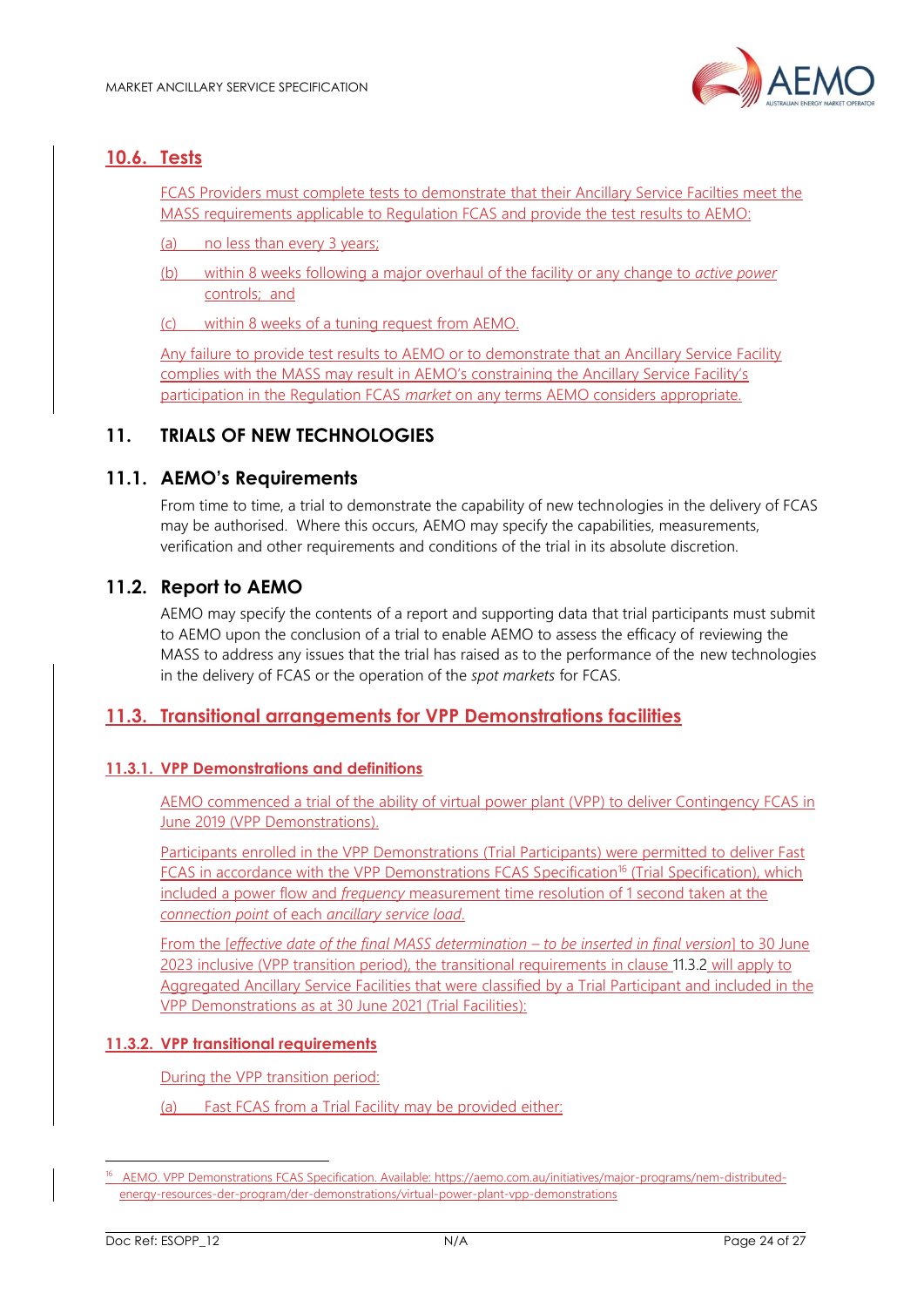

- (i) in accordance with the MASS without the application of the Trial Specification; or
- (ii) in accordance with the MASS as varied by the Trial Specification:
- (b) Trial Participants are not permitted to make changes to the device types or controller types in their Trial Facilities;
- (c) where, in accordance with the Trial Specification, measurements of *power flow* and local *frequency* at *connection points* in a Trial Facility are captured with a sampling rate of more than 50 ms, AEMO will apply a discount to the quantity of Fast FCAS measured at all *connection points* in the Trial Facility as follows:
	- (i) where the sampling rate is  $>50$  ms but  $\leq$  200 ms, a 5% discount is applied; and
	- (ii) where the sampling rate is  $>200$  ms but  $\leq 1$  second, a 20% discount is applied;
- (d) Trial Participants may request AEMO to allocate a separate DUID to facilitate separation of the *ancillary service loads* within a Trial Facility into two Aggregated Ancillary Service Facilities under paragraph (a)(i) and (a)(ii) respectively, provided all applicable requirements for classification under the NER are met; and
- e) Ancillary Service Facilities that were not part of a Trial Facility immediately prior to the VPP transition period can only be added to a Trial Facility operating under paragraph (a)(ii):
	- (i) to replace or add *ancillary service loads* so as to maintain (but not exceed) the total aggregate MW capacity of the Trial Facility to deliver Contingency FCAS immediately before the VPP transition period, allowing for the discount applied under paragraph  $(c)$ ; and
	- (ii) in accordance with all applicable registration and classification requirements, including relevant fees.

#### **11.3.3. After the VPP transition period**

All Trial Facilities that are not providing Contingency FCAS in accordance with the MASS (without application of the Trial Specification) by the end of the VPP transition period will be declassified by AEMO, effective on and from 1 July 2023.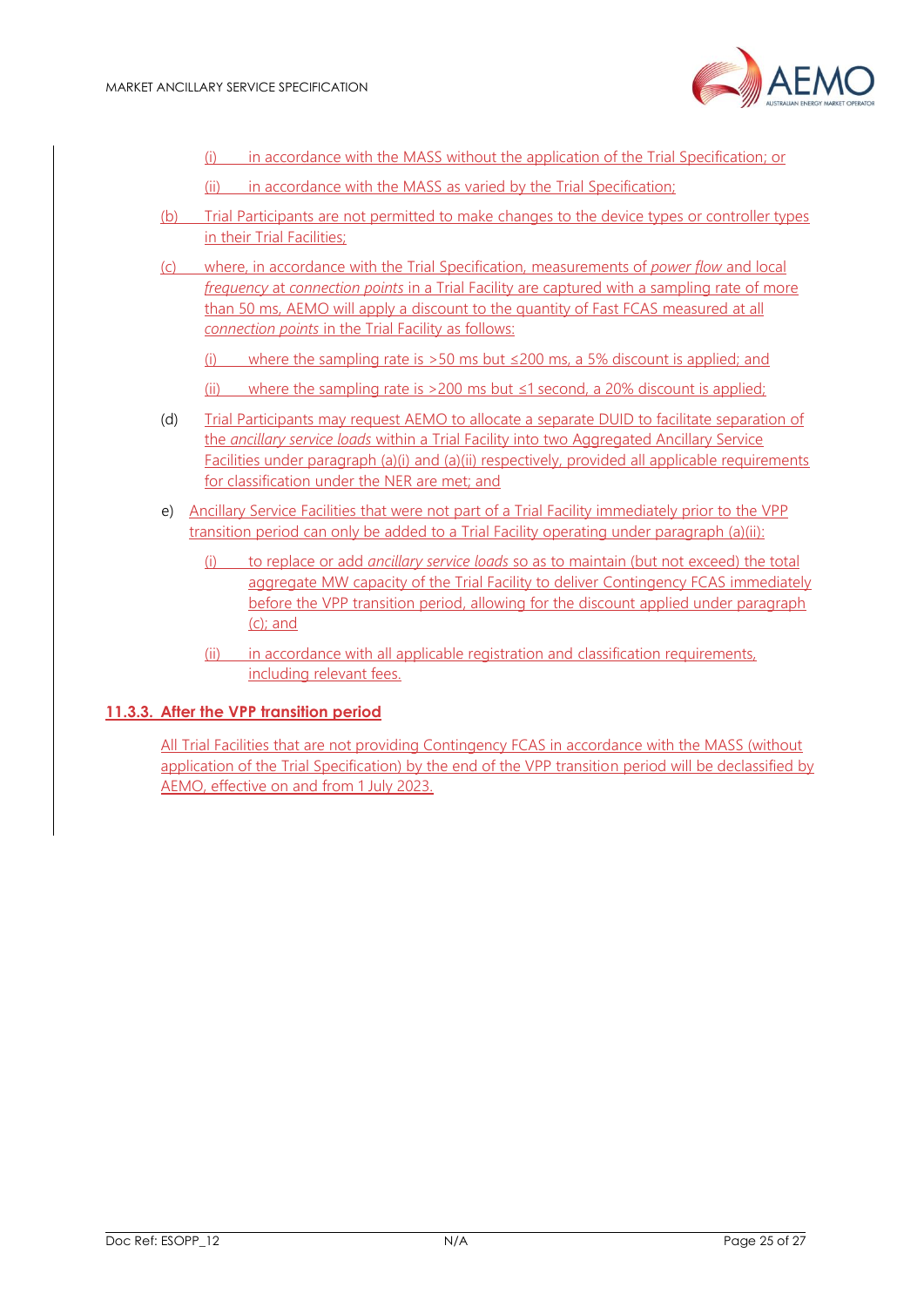

# <span id="page-25-0"></span>**APPENDIX A. STANDARD FREQUENCY RAMP**

<span id="page-25-1"></span>

**Figure 1Figure 2 Standard Frequency Ramp for** *regions* **other than Tasmania**